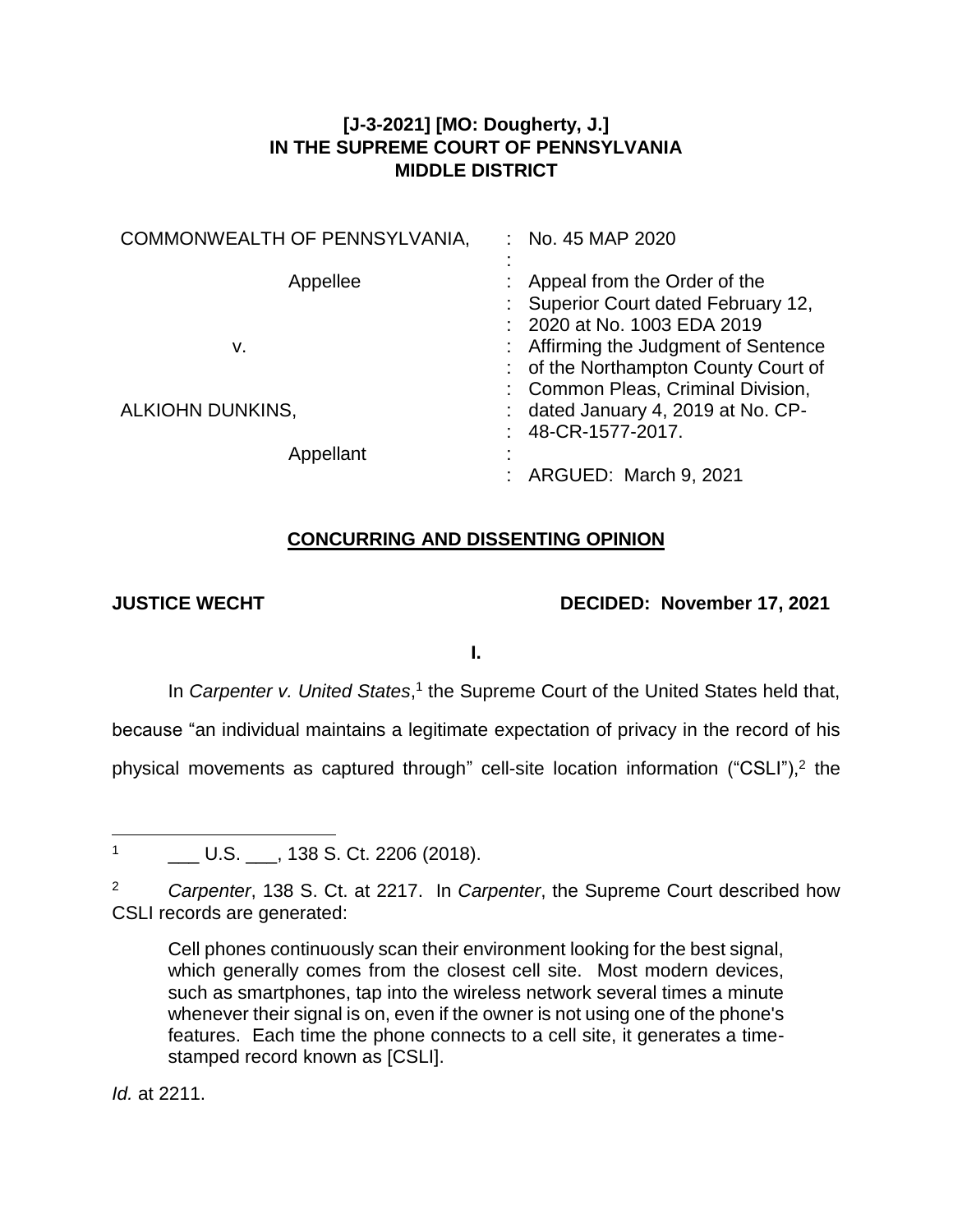retrieval and examination of such records constitutes a search for Fourth Amendment purposes. We took this case to decide whether *Carpenter*'s expectation-of-privacy ruling extends to records that are created when a college student uses an internet-capable device to connect automatically to a college's campus-wide Wi-Fi network. To the hundreds of post-secondary institutions in Pennsylvania and to the thousands upon thousands of students that are enrolled in those institutions, guidance and clarity in this area of law is critical.

Each academic year, more and more post-secondary schools are mandating use of the internet to satisfy at least part of the curriculum. Most, if not all, of these colleges and universities already have a campus-wide Wi-Fi network. Those that do not almost certainly will do so soon. It is safe to say that virtually every college student carries at least one internet capable device everywhere he or she goes on campus. Logging onto the school's Wi-Fi is not without consequence. Before students may connect their devices to school Wi-Fi networks, they often must sign an agreement consenting to various limitations on their use of the networks and, as is the case here, waiving any expectation of privacy that students have in any records created through use of the network.

The confluence of these circumstances at modern post-secondary institutions raises questions that this Court has yet to answer. For example, we have not considered whether compulsory waivers of the kind imposed upon college students are enforceable, particularly when information obtained as a result of such waivers is offered as evidence in criminal cases. In the event that such waivers facially are binding, we have not had occasion to articulate what language or conditions must be contained within them to ensure that the student giving up his or her constitutional rights is making a knowing, intelligent, and voluntary choice. Is such a volitional act possible when the student is

[J-3-2021] [MO: Dougherty, J.] - 2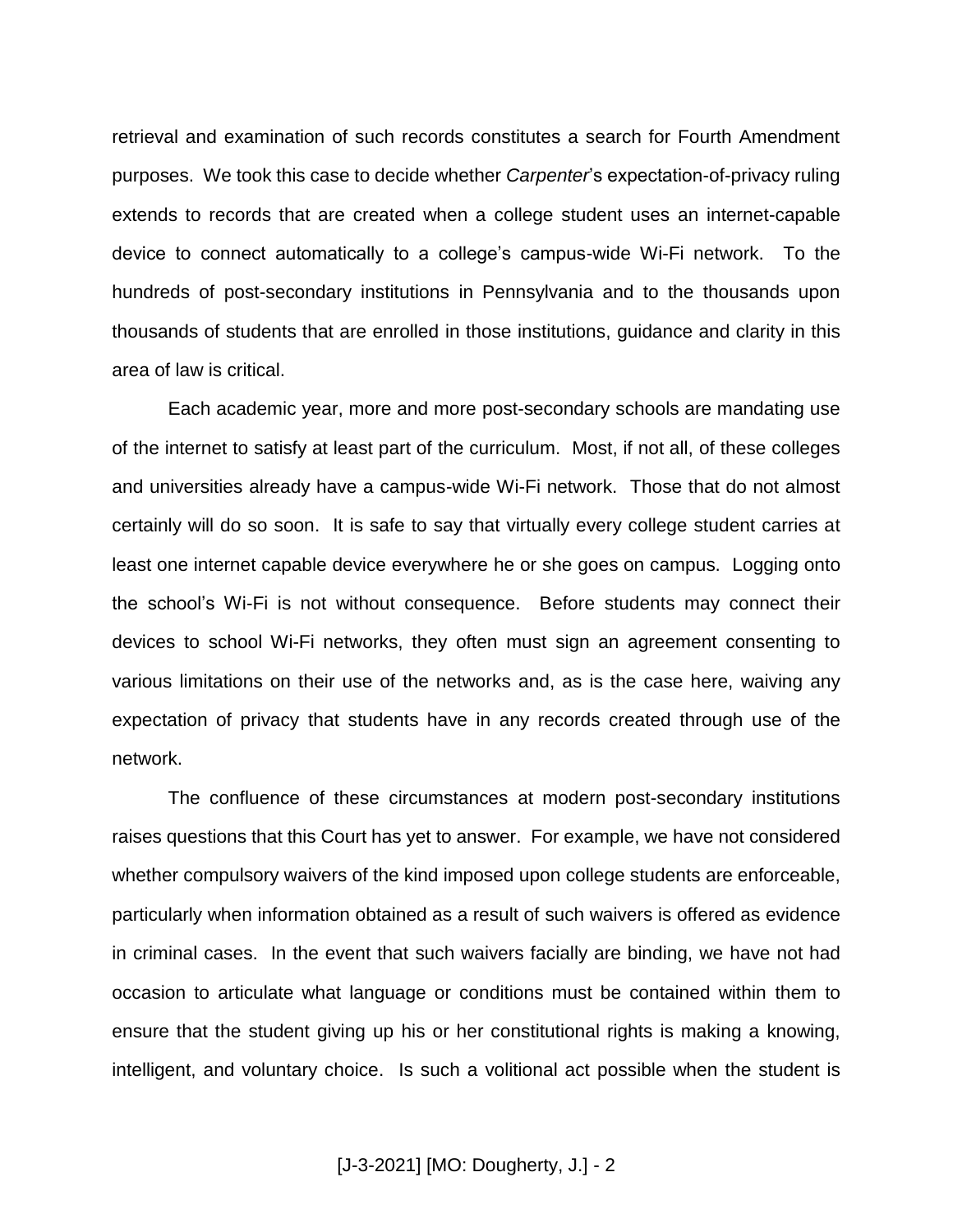compelled to sign a waiver as a condition of admission to or attendance at a college or university?

But those (and similar) questions are secondary. There is no need to explore the propriety and requirements of a full-scale waiver of one's right if no such right exists in the first place. One cannot waive what one does not possess. The threshold question is whether, in the wake of *Carpenter*, students retain an expectation of privacy in the records created when their internet-capable devices connect to campus-wide Wi-Fi networks. The answer is the keystone to every other subsequent legal question. If students have no such expectation of privacy, there is no reason to inquire into the validity of any waivers, and universities and colleges freely can seek, or forego, them.

Instead of answering this important constitutional question, the Majority skips to the end of the analysis and holds only that, under the factual circumstances of this particular case, and without citation to precedents addressing the enforceability of similar blanket waivers, Alkiohn Dunkins abandoned any rights that he may have had.<sup>3</sup> The decision resolves only this appeal, has virtually no precedential value, and provides no guidance to colleges and universities, students, or bench and bar. Pennsylvania's postsecondary institutions must continue to create handbooks and seek waivers in the constitutional dark, not having received from this Court even the most elementary discussion of the existence (or non-existence) of limits on what they can ask of incoming pupils. Students have no choice but to yield to the policies, without knowing whether they are required to do so as a matter of constitutional law. Those who have a meaningful interest in these issues are no better informed today than they were before we took this case. The Majority could have achieved as much by dismissing this appeal as improvidently granted.

 $\overline{3}$ <sup>3</sup> *See* Maj. Op. at 10.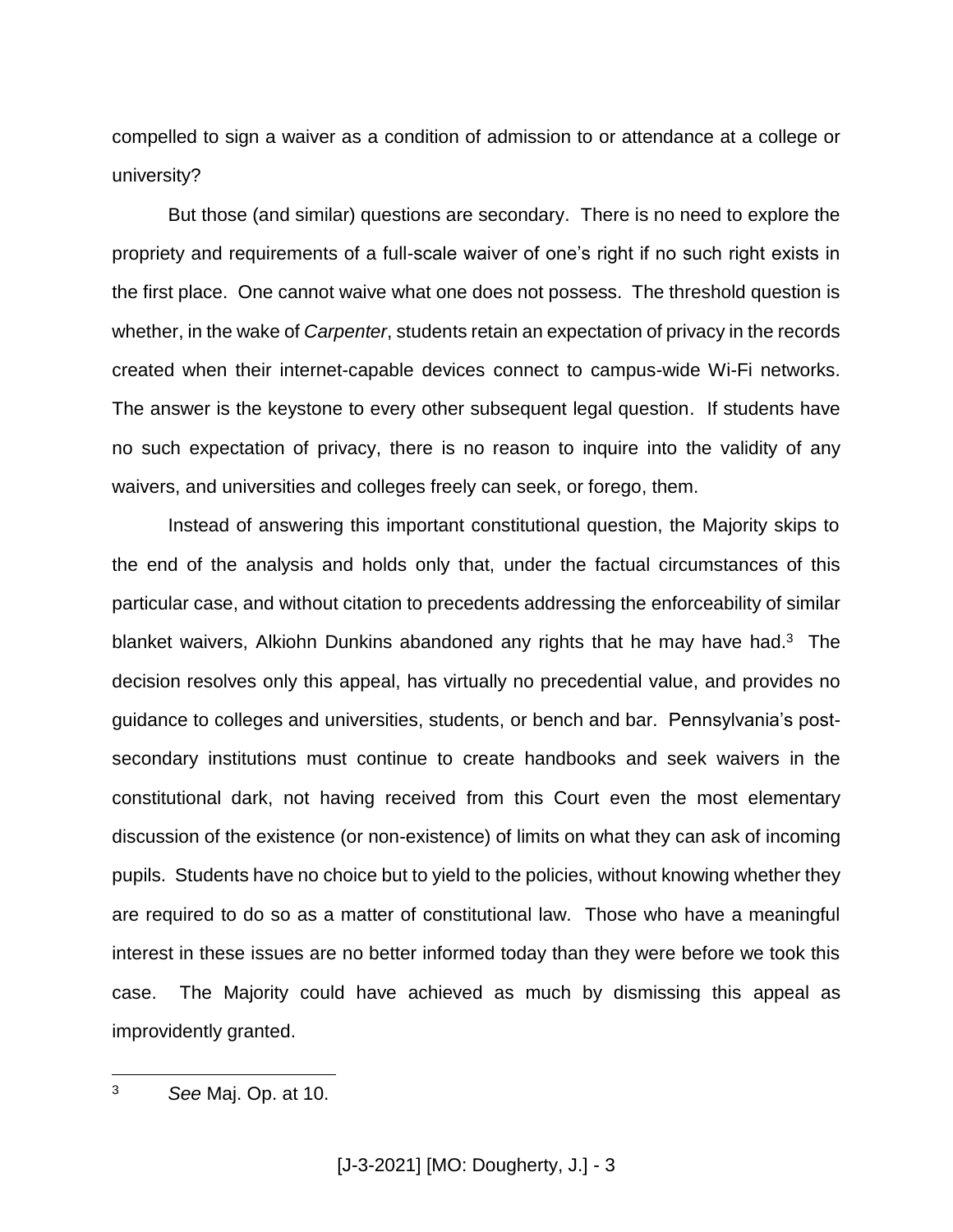This is not to say that the Majority's decision to sidestep the critical issue here is unreasonable or without legal support. In limiting its review and resolution of this case, the Majority relies upon the well-established precept of judicial restraint that "courts should avoid constitutional issues when the issue at hand may be decided upon other grounds." *Id.* at 7 n.5 (quoting *In re Fiori*, 673 A.2d 905, 909 (Pa. 1996)). I agree that this self-imposed limitation is a "sound tenet of jurisprudence." *Id.* But it is not an inflexible, inexorable, exception-free command. The Majority's own formulation of the principle, using the word "should," highlights the reality that there are instances in which the principle must yield. "Should" does not mean "shall." To my knowledge, we have never suggested that the principle applies without exception. We generally speak of constitutional avoidance in terms that admit of some flexibility. *See In re Stevenson*, 12 A.3d 273, 275 (Pa. 2010) ("[A]s a general matter, **it is better** to avoid constitutional questions if a non-constitutional ground for decision is available.") (emphasis added). To find a circumstance in which the principle of constitutional avoidance should not apply is not to "abandon" it, <sup>4</sup> but rather to recognize that generally sound principles must occasionally yield to pressing jurisprudential demands.

The case before us is one in which addressing, at least in part, the constitutional question is warranted. With today's technology, records created by constant and automatic connections to Wi-Fi networks can create a highly accurate documentary history of a student's movements every moment of every day that he or she is on campus. The collection of these records implicates serious and important privacy concerns. Bypassing this inquiry achieves little in this complicated area of law and leaves too many interested parties (and their rights to collect the data or to avoid collection of the data) in

 $\overline{a}$ <sup>4</sup> *See* Maj. Op. at 7 n.5.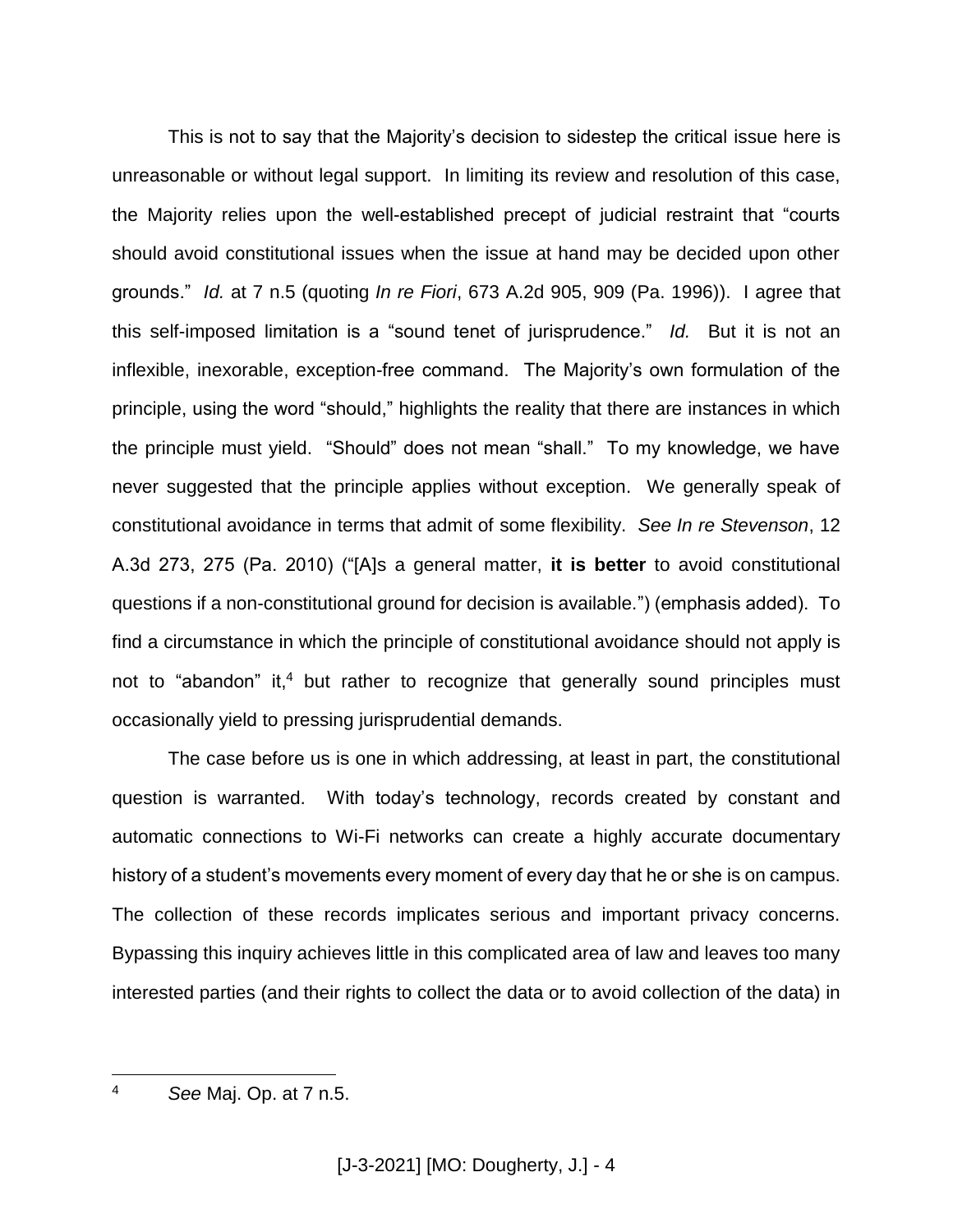the lurch. It is important to these institutions and to students that this Court offer as much guidance as the circumstances of this case allow. I would do so here.

Upon doing so, it becomes clear that the circumstances of this case differ substantively from those that drove the Supreme Court's ruling in *Carpenter*. Unlike the cell phone user in *Carpenter*, the Moravian College student in this case has the reasonable ability to control and limit the creation of the Wi-Fi records. Consequently, I would find *Carpenter* to be distinguishable, and would hold that a student who voluntarily chooses to automatically—and at all times—connect to a campus Wi-Fi network does not have an expectation of privacy in the records created from that decision. This case would be entirely different if the college provided no opt-out mechanism, essentially locking the students into the network and affording them no reasonable opportunity to prevent the creation of the historical records. Under such circumstances, it would be more likely that the student would retain an expectation of privacy. But that is not what happened here, and, accordingly, Dunkins retained no such expectation of privacy. For this reason, I concur in the result reached by the Majority.

#### **II.**

Moravian is a private liberal arts college located in Bethlehem, Northampton County. Like most schools, Moravian has had to adapt and modernize both its infrastructure and its educational operations to account for the ever-increasing role that the internet plays in people's lives. At Moravian, access to the internet has developed over time from a useful, but not essential, tool into an integral and indispensable aspect of the educational experience, so much so that internet access, including Wi-Fi, is a requirement for portions of Moravian's academic curriculum. Indeed, by the 2016-2017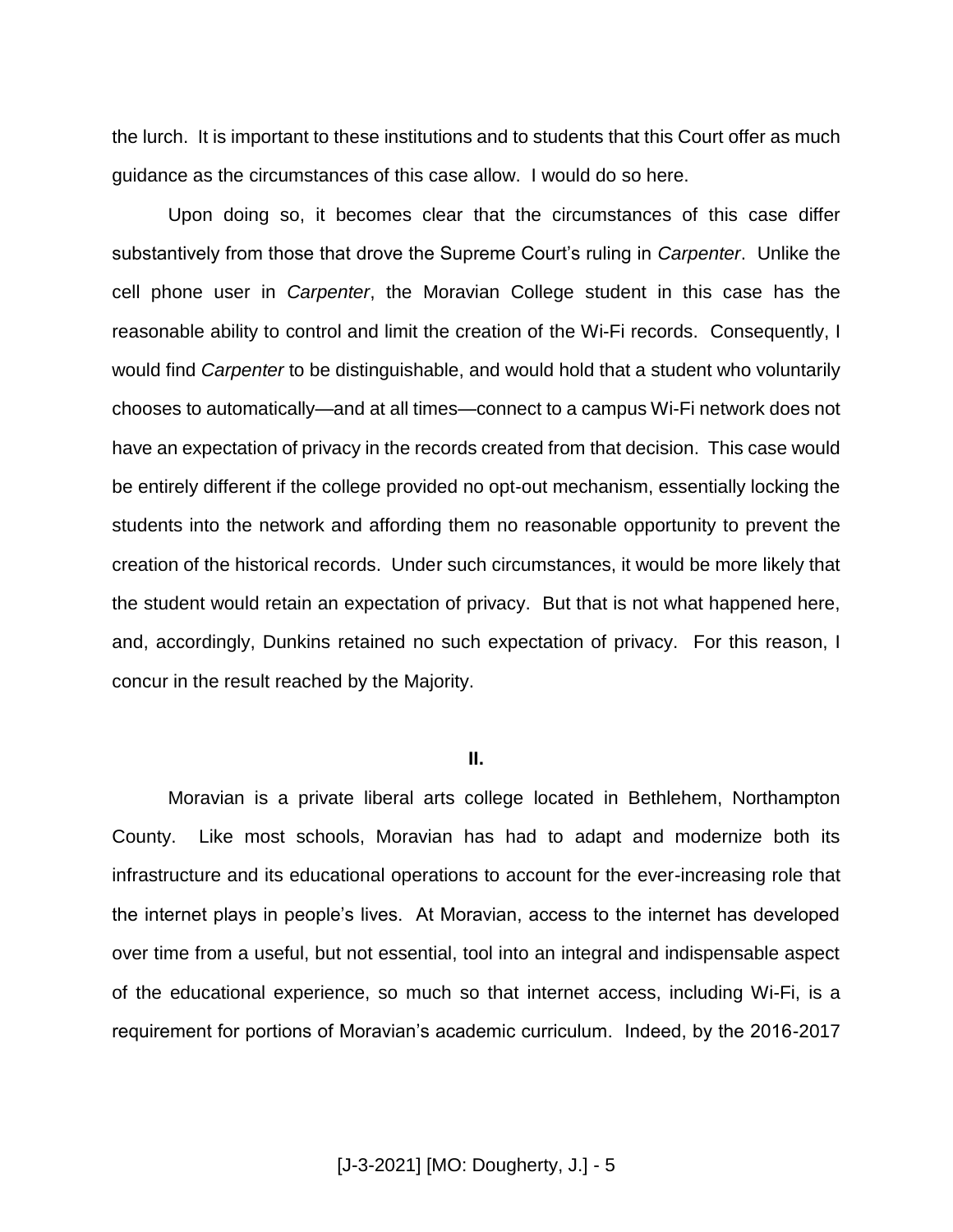academic year, widespread and constant internet access was an essential component of a Moravian student's social and educational life.

To accommodate this new reality, Moravian sought to provide its students with "curb-to-curb wireless" internet service.<sup>5</sup> The college created a network that offered authorized users wireless internet access at any physical location on campus, including classrooms, residence halls, athletic fields, and the outdoor areas adjacent to the campus' physical buildings. To ensure that the vast network provided reliable and constant internet connectivity, Moravian installed around its campus approximately 1,300 Wi-Fi access points, which connect seamlessly to a user's devices and permit access to the network.

Each Moravian student is provided with a username and a randomly generated password. When a student attempts for the first time to access Moravian's Wi-Fi network on an internet-capable device (such as a smartphone or laptop), the student is prompted to enter his or her username and password. The student also is given the option to select a feature that connects the student to the network automatically. Students who choose to make this selection are not required to input usernames or passwords every time they connect to the network or to different Wi-Fi access points.

As a student moves around campus while connected to Moravian's network, the student's device connects automatically to the nearest access point or the access point that provides the strongest signal. Each time this happens, a record is generated that identifies the access point to which the user has connected, the unique log-in information of the user that accessed that point, and the time that the connection occurred. Much like the records created when smartphones connect with cellular towers as in *Carpenter*, the access point records created by Moravian's Wi-Fi network can provide a rather accurate

5

<sup>5</sup> Notes of Testimony ("N.T."), 9/5/2018, at 208.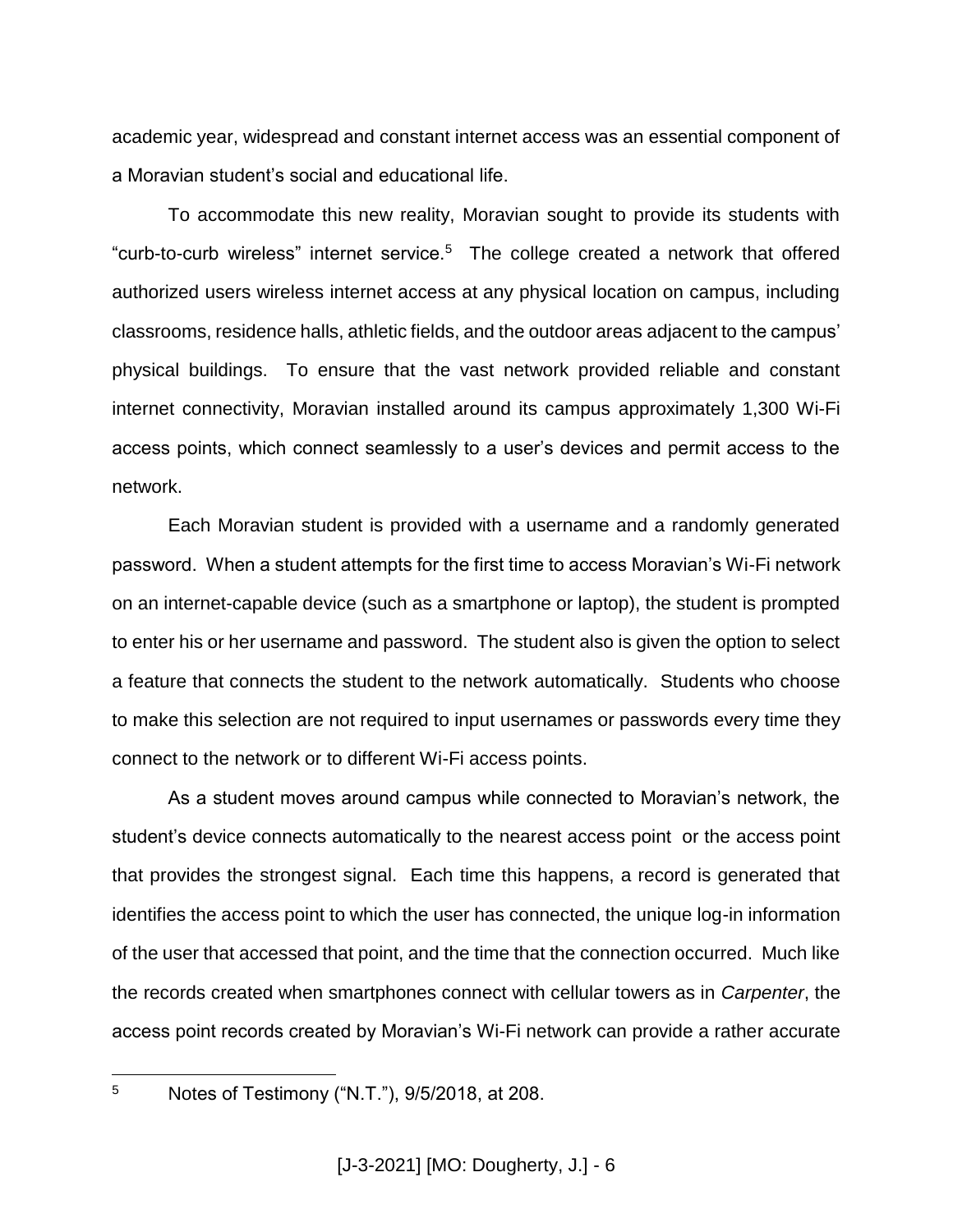recreation of a student's movements around campus, along with a general timeline of those movements.

Each enrolling student at Moravian is provided with a lengthy student handbook which explains the various policies that govern many aspects of student life at Moravian. In the handbook, students are advised to read and become familiar with the college's policies. Before students can officially begin college at Moravian, they must complete an electronic form acknowledging the receipt of the handbook and consenting to its terms and conditions. This includes consenting to the terms and conditions that are set forth in the handbook's "Computing Resources" policy, which provides, in pertinent part, as follows:

Logging in to or otherwise connecting to the campus network implies acceptance of this Moravian College and Moravian Theological Seminary policy.

\* \* \*

The institution's computing equipment and network resources are dedicated to Moravian business to enhance and support the educational mission of Moravian College. These resources include all computers, workstations and multi-user computer systems **along with local area networks and wireless networks** as well as connections to other computer networks via the Internet.

\* \* \*

[A]ny data transmitted over institutional assets or **connections made through institutional assets are included**. The institution has the right to inspect information stored on its system at any time, for any reason, and **users cannot and should not have any expectation of privacy with regard to any data**, documents, electronic mail messages, or other computer files **created or stored on computers within or connected to the institution's network**. All Internet data composed, transmitted, or received through the institution's computer system is considered part of the institution's records and, as such, **subject at any time to disclosure to institutional officials, law enforcement, or third parties**.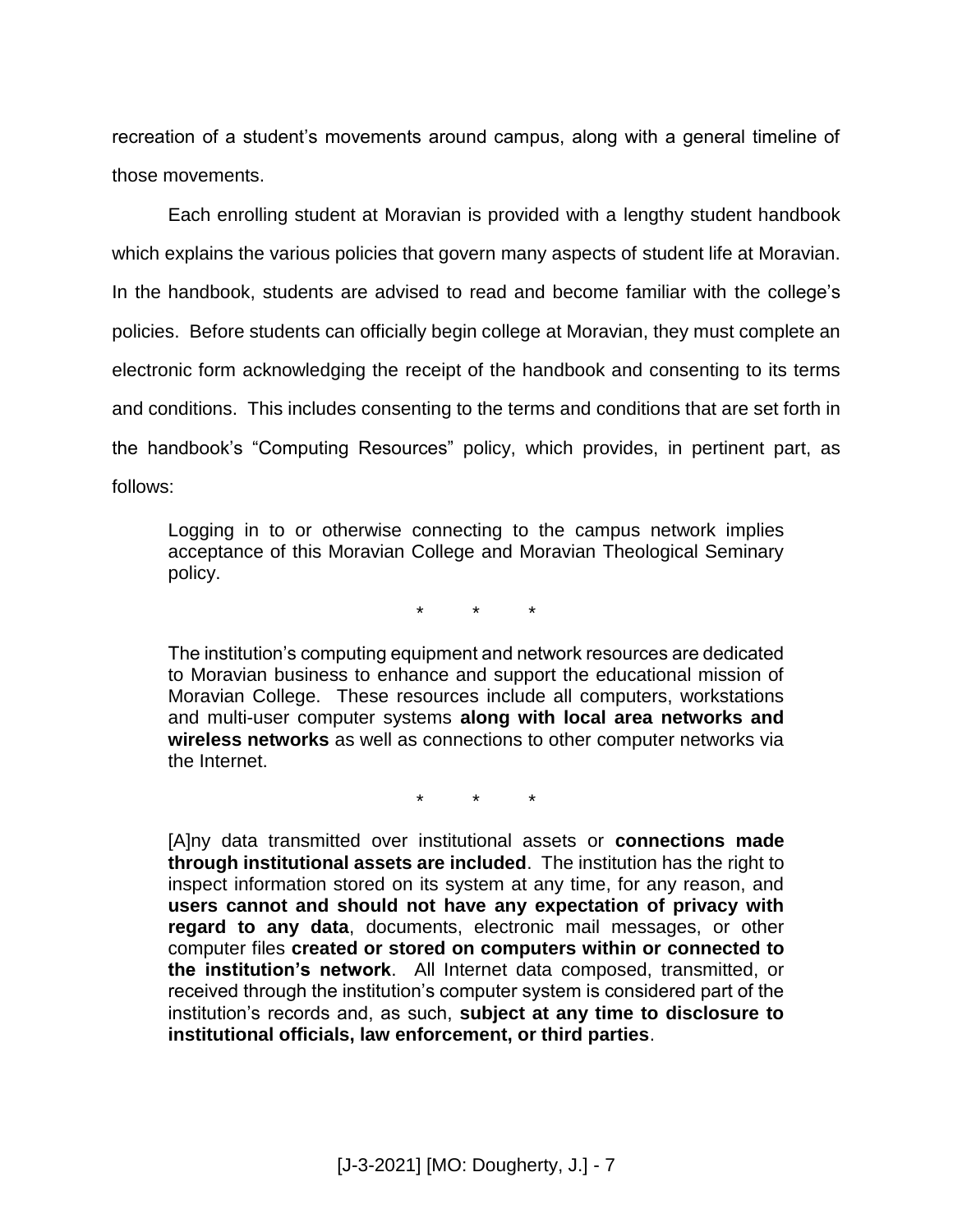Suppression Ct. Op., 4/26/2018, at 3 (citing Def.'s Ex. 1, at pp. 2-3) (emphasis provided by suppression court).

Moravian's extensive Wi-Fi network and its corresponding "Computing Resources" policy both were in place during the 2016-2017 academic year, when William Reilley enrolled as a freshman. Reilley shared a dormitory room with fellow student Greg Farina. Soon after starting his freshman year, Reilley began selling marijuana. Reilley soon learned that drug dealing is an occupation that can spiral out of control and land a person in unpredictable (and sometimes perilous) situations. One such situation occurred in January 2017 when Reilley tried to sell marijuana to the appellant in this case, Dunkins. Dunkins, a fellow Moravian student at the time, contacted Reilley in mid-January and arranged a transaction. Reilley agreed to meet Dunkins in a college restroom located on the Moravian campus. Once there, Reilley entered an empty stall; Dunkins was in the adjoining stall. Reilley slid the agreed-upon amount of marijuana under the shared stall wall. Dunkins did not uphold his end of the bargain. Instead, Dunkins took the marijuana and walked out of the restroom without paying. Because of the illegal nature of the transaction, Reilley did not call the police to report the theft.

A few weeks later, on February 2, 2017, Reilley returned to his dorm room at around 1:30 a.m., ate a snack, and went to bed. At around 2:00 a.m., Reilley heard a knock on the door. Believing the visitor might be a campus security officer, Reilley instructed Farina to open the door. When Farina did so, two men wearing black skimasks, dark t-shirts, and khaki pants burst in. The first man to enter —the shorter of the two—immediately punched Farina in the face, knocking him back from the doorway. The second man walked further into the room and pointed a 9 millimeter handgun at Reilley, who was still lying down. Reilley jumped out of bed and raised his hands in the air. The gunman scanned the room until his eyes landed upon a locked footlocker. The gunman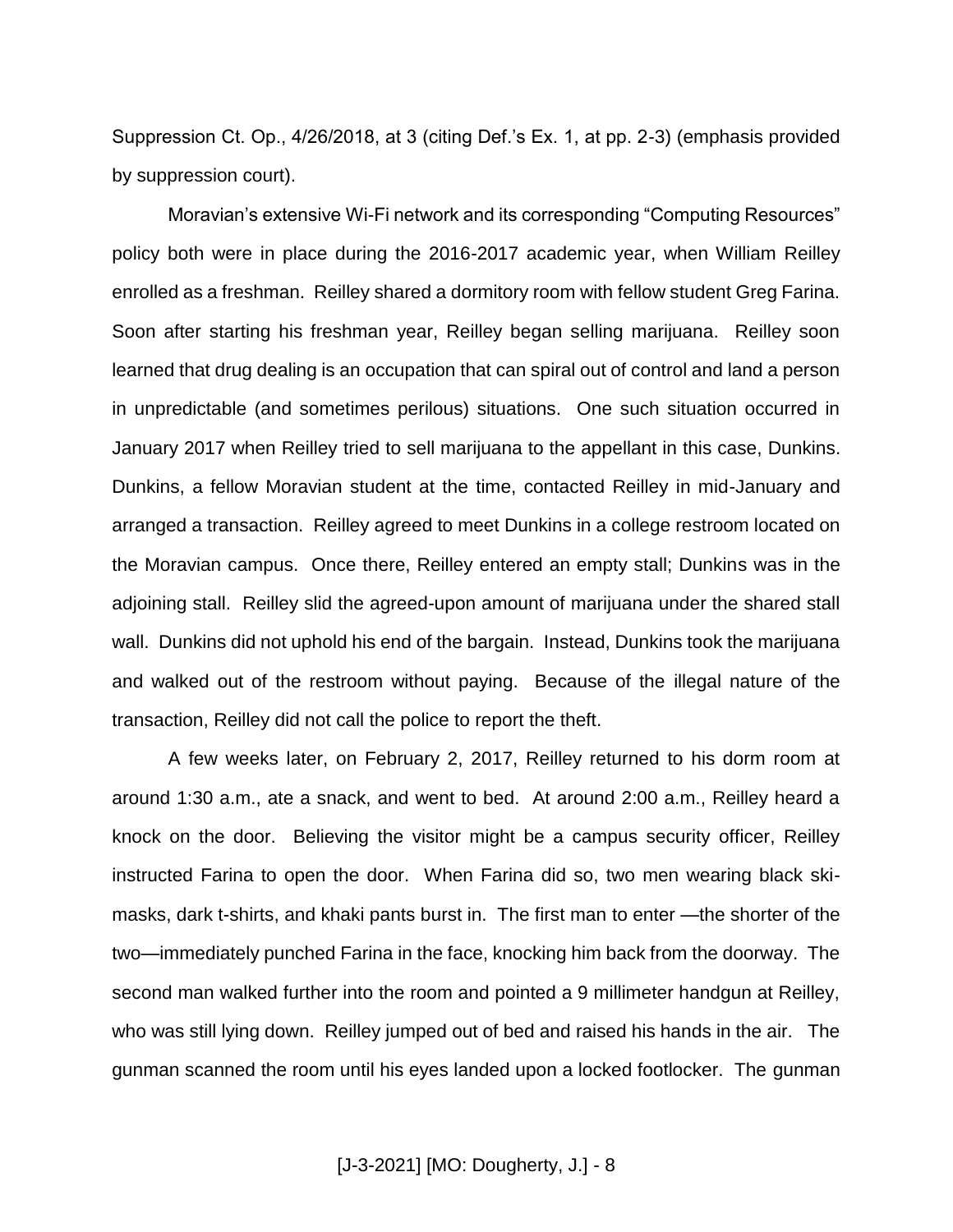demanded the locker key. Reilley retrieved the key from a pants pocket and handed it over. The gunman handed the key to his shorter companion, who opened the locker and found approximately \$1,000 in cash. The shorter man then rifled through Reilley's desk drawers and found a jar of marijuana. The two masked men took the money and the marijuana and headed toward the door. Before leaving, the gunman punched Reilley on the side of the head and then walked over to Farina and punched him as well. The two masked men then fled.

Based upon his recent experience with Dunkins in the college restroom, Reilley believed that Dunkins was one of the two robbers. Reilley assumed that Dunkins suspected Reilley had more marijuana in his dorm room and decided to rob him, having suffered no consequences from the first incident. Nonetheless, Reilley initially did not contact school or law enforcement authorities to report the robbery, even though Farina wanted to do so. Reilley was apprehensive over his own criminal exposure and was not yet ready to involve the police.

Reilley went to work the next day, albeit an hour or two late. While there, Reilley remained emotionally shaken from the robbery, which had occurred around nine hours earlier. Reilley decided to report the night's events to the school counselor, who promptly took Reilley to the campus police to file an official report. Reilley reported the armed robbery to Officer Thomas Appleman of the Moravian Campus Police Department. Officer Appleman directed another officer to secure the dorm room, and then contacted the City of Bethlehem Police Department for assistance in conducting a forensic examination of that room. Personnel from the two police departments worked together to process the scene and investigate the crime.

To help identify the perpetrators of the robbery, Officer Appleman asked Moravian's director of systems engineering, Christopher Laird, to review the Wi-Fi records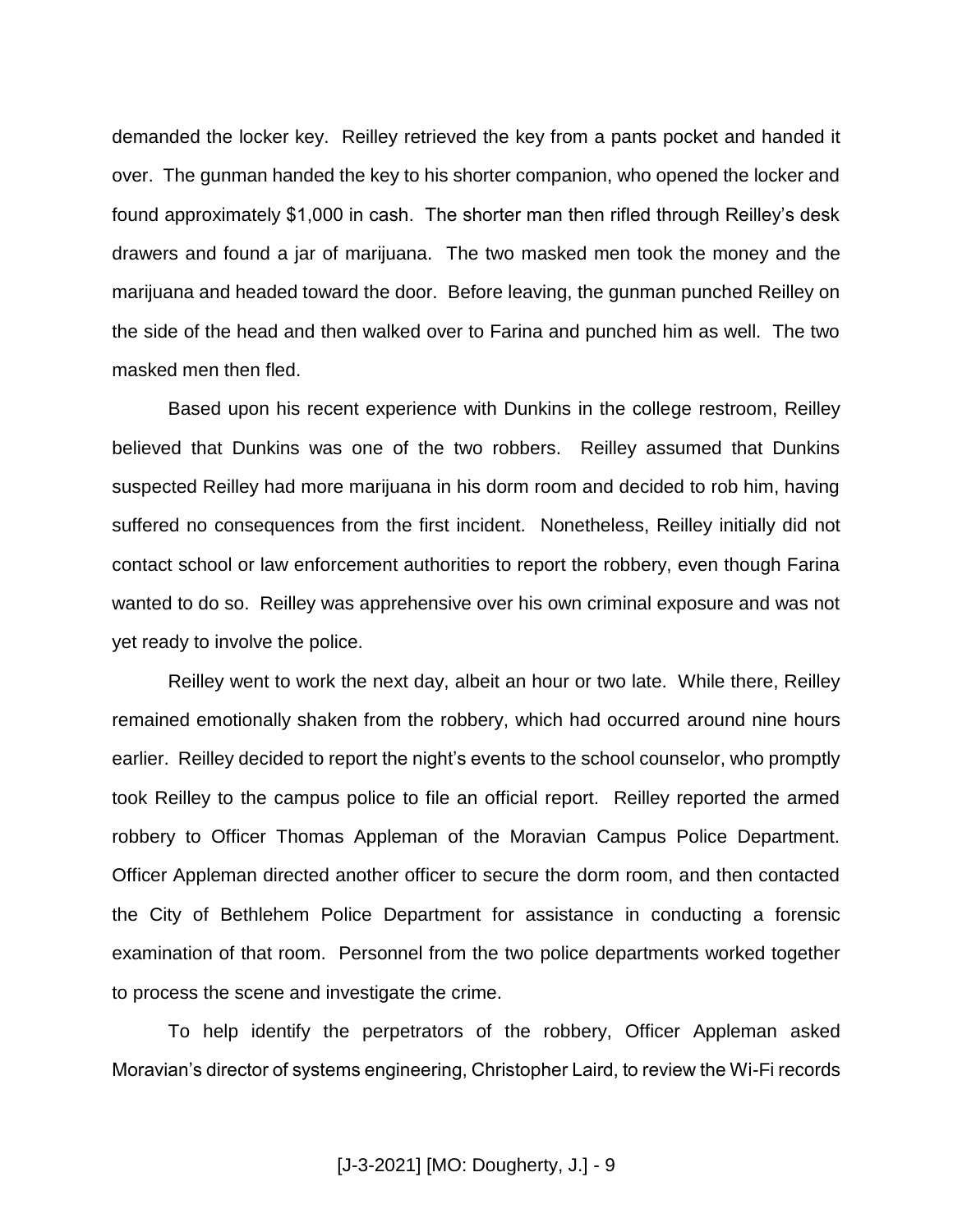from the relevant night in question in an effort to ascertain whether a student had connected to the access points near Reilley's dormitory around the time of the robbery. Upon review of those records, Laird determined that only three people who did not reside in the building had connected to the Wi-Fi network around that time. Two of those people were women, and thus were excluded as suspects. The third person was Dunkins. As a Moravian student, Dunkins voluntarily had signed the student handbook and thus had consented to the "Computing Resources" policy that permitted Laird to retrieve the data without a search warrant and without seeking Dunkins' prior approval. Laird reported this finding to Officer Appleman, who, in turn, relayed it to Detective James Ruvolo of the City of Bethlehem Police Department, who by that point had assumed control of the investigation.

Detective Ruvolo discussed Laird's findings with Reilley. Upon learning that Dunkins was a suspect, Reilley reported to Detective Ruvolo that this was not the first time that Dunkins had taken marijuana from him. Reilley then reported the earlier bathroom stall incident to the detective.

When later questioned by police, Dunkins claimed not to have been in Reilley's dormitory building on February 2, 2017, and denied any involvement in the robbery. However, as the investigation continued, the evidence against Dunkins continued to mount. For instance, the police interviewed Dunkins' dormitory neighbor, Colin Zarzecki, who told the officers that, the night after the robbery, Dunkins came to Zarzecki's dorm room and showed off a large amount of cash. According to Zarzecki, Dunkins stated that he had acquired the money in a recent robbery. Dunkins then told Zarzecki that he and another person posed as campus security officers in order to gain access to the victims' dorm room. Once inside, Dunkins boasted, the two stole money and drugs from a footlocker.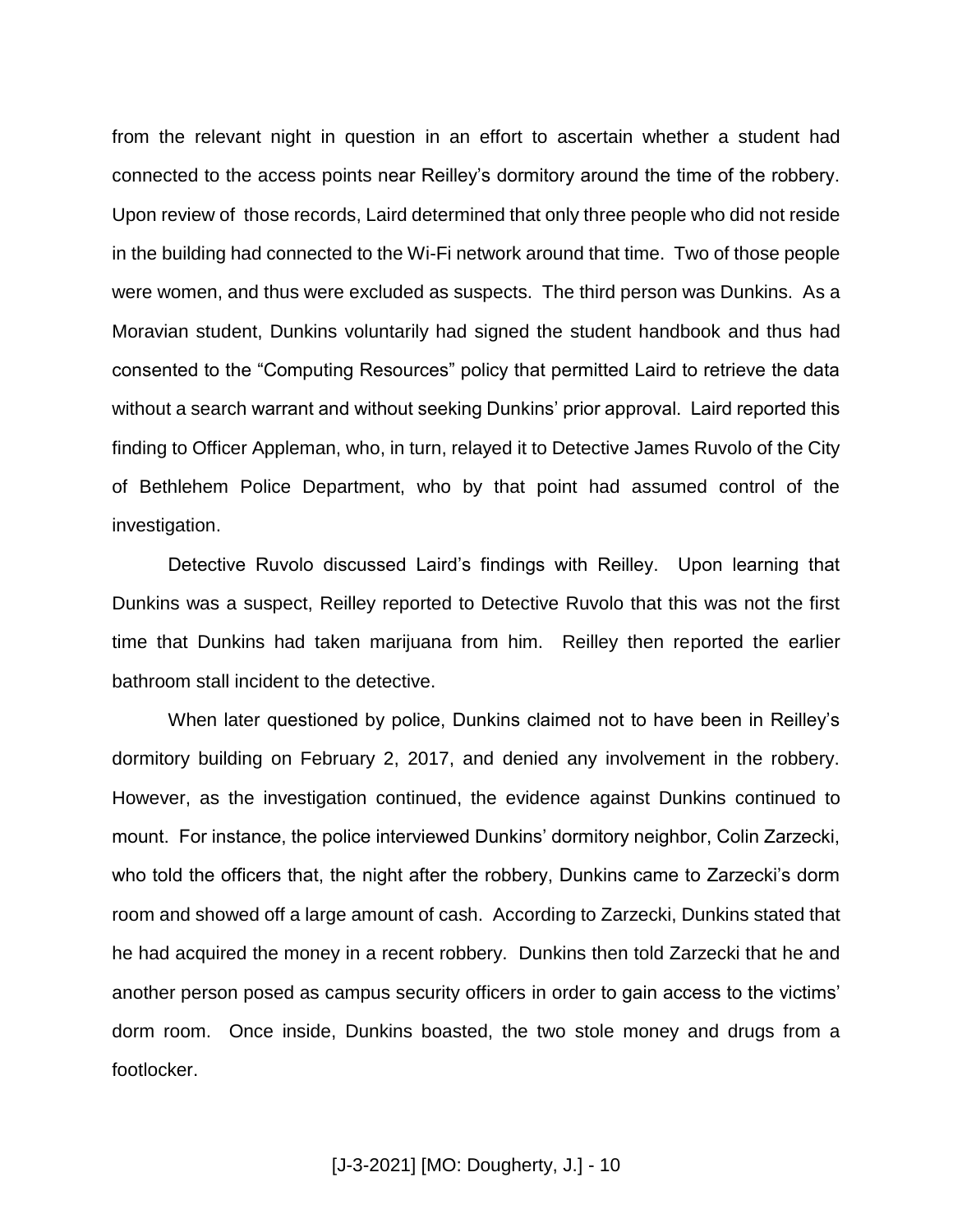Dunkins was arrested and charged with robbery, conspiracy to commit robbery, receiving stolen property, and simple assault.<sup>6</sup> Prior to trial, Dunkins filed a suppression motion, in which he contended that the police had violated his Fourth Amendment rights by seizing and searching Moravian's Wi-Fi records without first obtaining a search warrant. On April 26, 2018, after hearing two days of testimony, the trial court denied Dunkins' motion. In a statement accompanying its order, the trial court opined that Dunkins could not challenge the seizure of the Wi-Fi records, including those that placed him in Reilley's dormitory building at the time of the robbery, because Dunkins lacked an expectation of privacy in those records. The court relied in substantial part upon Dunkins' assent by signature to the "Computing Resources" policy. The court explained that the policy "informs users of the campus wireless network that any connections made to that network are subject to inspection by [Moravian officials] at any time, as well as to disclosure to law enforcement, and that users have no expectation of privacy in that electronic information." Suppression Ct. Op., 4/26/2018, at 3. Thus, based upon the totality of the circumstances, and lacking any evidence to the contrary, the trial court found that Dunkins had no expectation of privacy in the records and that his suppression motion "must fail." *Id.* at 4. Notably, at the time of the trial court's ruling, *Carpenter* had not yet been decided.

Following a two-day jury trial, Dunkins was convicted on all charges. On November 21, 2018, Dunkins filed a post-trial motion for extraordinary relief. When the parties appeared for sentencing on November 30, 2018, Dunkins reasserted his claim for extraordinary relief, this time orally in open court. Dunkins sought reconsideration of the denial of his suppression motion based upon the Supreme Court's intervening recognition

 $6\overline{6}$ 

<sup>6</sup> 18 Pa.C.S. §§ 3701(a)(1)(ii), 903, 3925(a), and 2701(a)(1), respectively.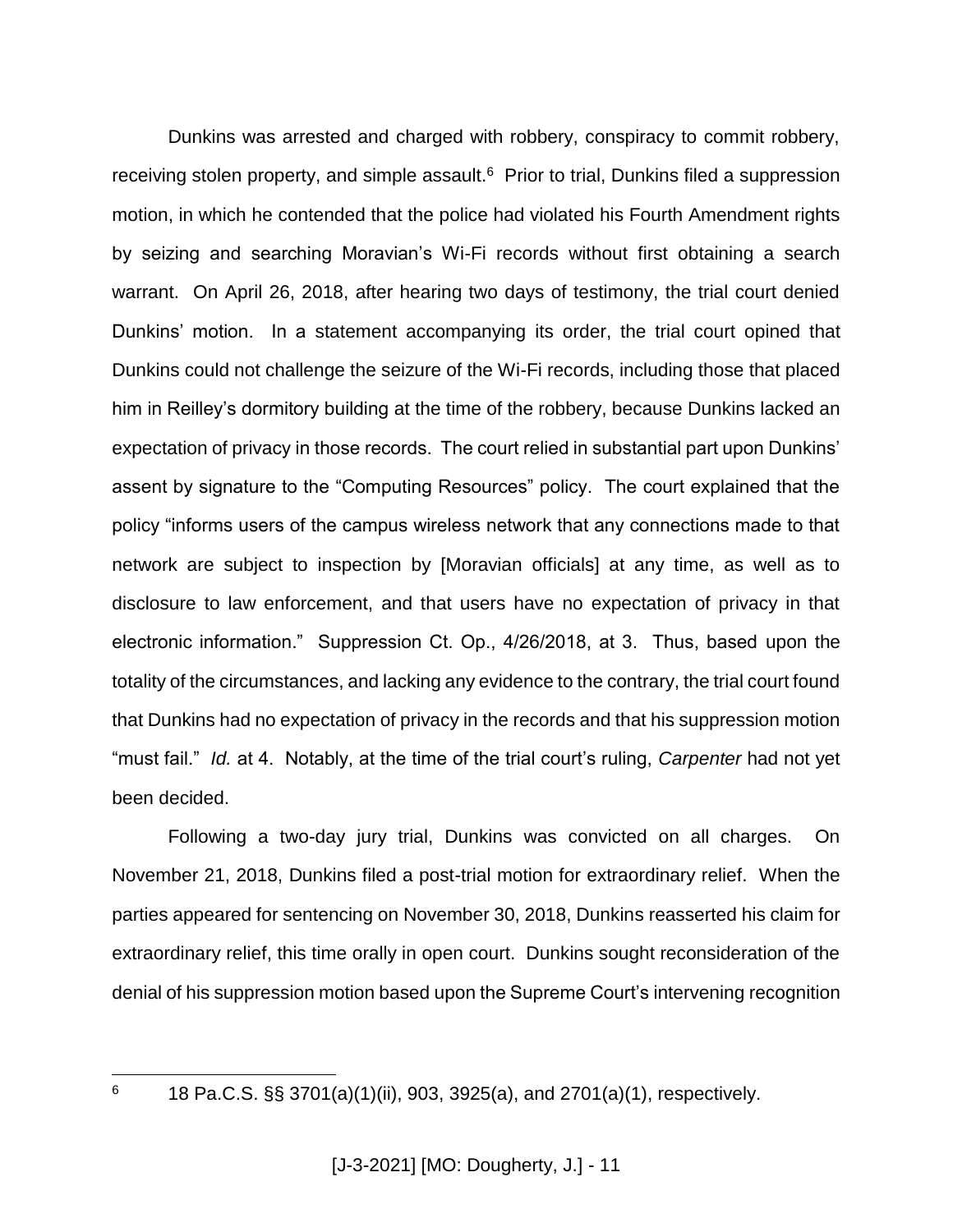of a person's expectation of privacy in cellular tower records in *Carpenter*, which had been decided a few months earlier.

By written order dated December 7, 2018, the trial court denied relief. In its accompanying statement, the trial court first summarized *Carpenter*. In doing so, the court highlighted the Supreme Court's finding that, due to the geographical pervasiveness of cellular towers and the inseparable relationship between a modern person and his or her smartphone, CSLI records effectively permit the person to be "tailed every moment of every day[.]" Trial Ct. Op., 12/7/2018, at 3 (quoting *Carpenter*, 138 S. Ct. at 2218). The court emphasized the Supreme Court's ruling that, because of this susceptibility to extensive tracking, a person has an expectation of privacy in records "'*as captured through CSLI*.'" *Id.* (quoting *Carpenter*, 138 S. Ct. at 2217) (emphasis added by trial court).

The trial court then turned to Dunkins' argument that Moravian's Wi-Fi network, with its 1,300 access points and its corresponding ability to track a student's movements across the campus using the records created by those access points, was sufficiently akin to the cellular towers at issue in *Carpenter* such that the same expectation of privacy existed for users of the Wi-Fi network. The court rejected this comparison, finding instead that the Wi-Fi network and the cellular towers were of "a materially different character" from one another:

Unlike CSLI, which can monitor the whereabouts of an individual anywhere at any time while in possession of a cell phone - as are most people in the modern age at all times - the Moravian Wi-Fi network is confined to the finite geographic space of a private college campus, similar to a Wi-Fi network that may be available to patrons shopping in a shopping mall, or a security camera network that may exist at such a mall or at the College. Thus, the historical movements of a Moravian Wi-Fi network user may be gleaned from the network data only insofar as the user was on the campus.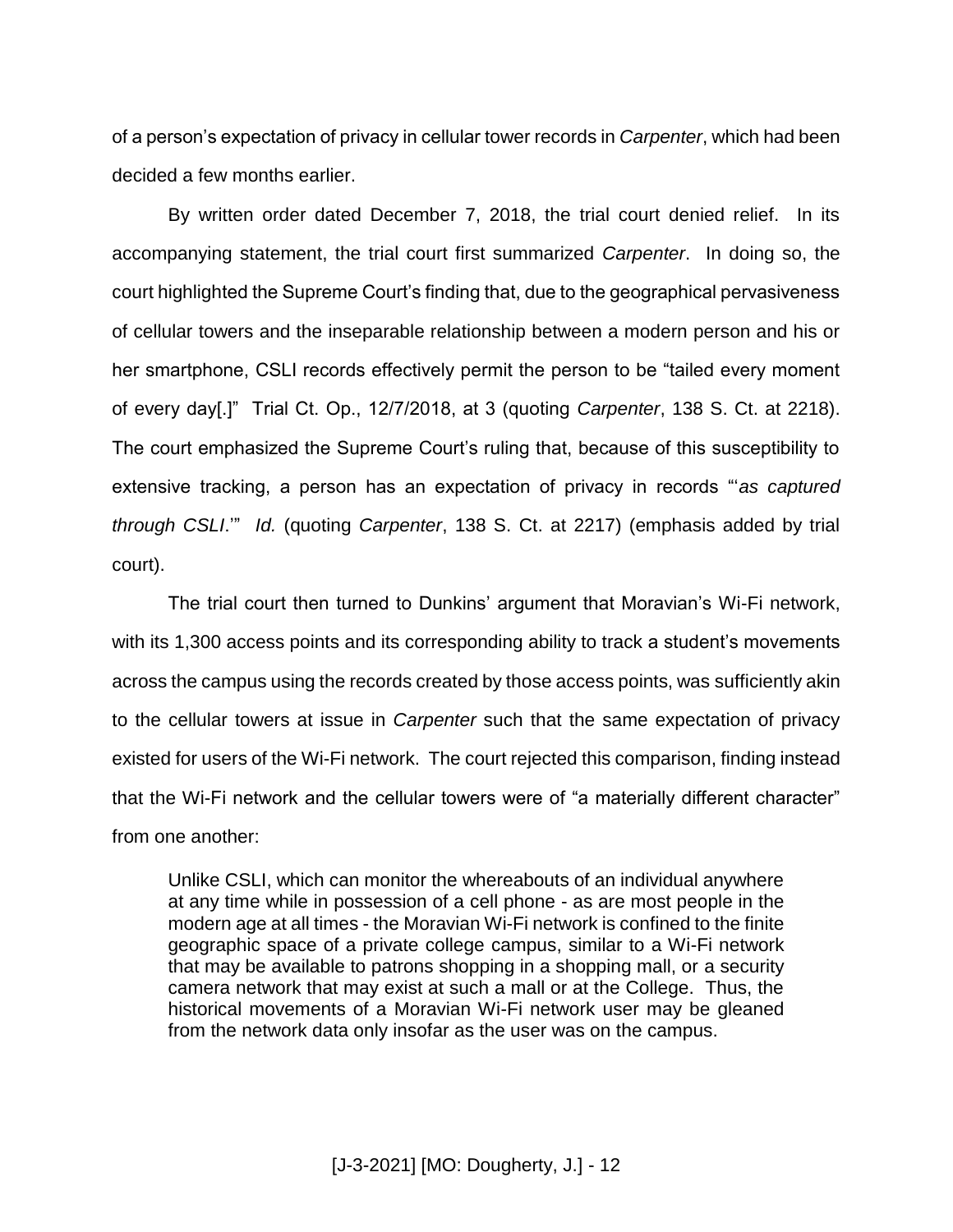*Id.* at 4. Noting that the *Carpenter* Court expressly declined to "'call into question conventional surveillance techniques and tools, such as security cameras,'" the trial court concluded that *Carpenter*'s expectation-of-privacy ruling should not be extended beyond "such narrow circumstances." *Id.* at 5 (quoting *Carpenter*, 138 S. Ct. at 2220).

In addition to the differences in geographical parameters, the trial court discerned another material distinction between connections to cellular towers and Wi-Fi networks: voluntariness. In *Carpenter*, the Supreme Court noted that mobile phones, which have become an indispensable necessity in contemporary life, connect automatically to cell towers merely by being powered on. The only way to prevent the connections, and, derivatively, the generation of records, is to turn the device off and disconnect from the network. By contrast, connection to Moravian's Wi-Fi network is voluntary; a student must choose affirmatively to connect automatically to the access points as he or she moves around campus. Alternatively, the student may choose to log on only when he or she wishes to do so, thereby generating records only when the student allows them to be created. By opting into the automatic connection aspect of the Wi-Fi network, the trial court opined, the student "does assume the risk" that records will be created and later seized by law enforcement. *Id.* at 5. The "Computing Resources" policy expressly informed the student of this possibility associated with use of the network.

The trial court sentenced Dunkins to an aggregate term of five to ten years' imprisonment. Dunkins then filed post-sentence motions, which the trial court denied. Thereafter, Dunkins filed a notice of appeal and a Pa.R.A.P. 1925(b) concise statement of errors complained of on appeal. The trial court then issued a Rule 1925(a) opinion incorporating its prior orders and its statements in response to the issues that Dunkins raised in his Rule 1925(b) statement.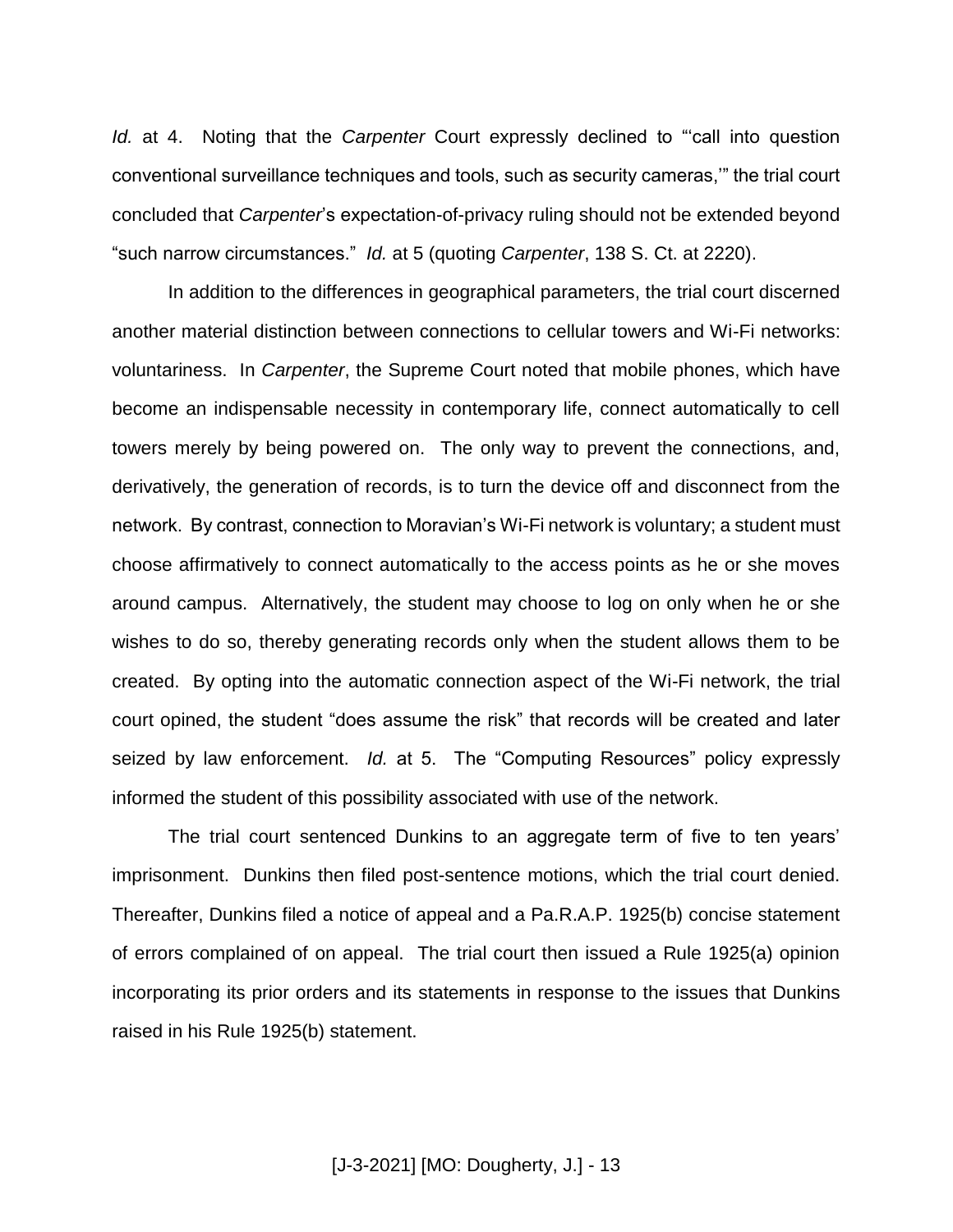In the Superior Court, Dunkins argued, as he had in the trial court, that *Carpenter*'s expectation of privacy ruling extended to the records created by Moravian's Wi-Fi network. *Commonwealth v. Dunkins*, 229 A.3d 622, 625, 628 (Pa. Super. 2020). The Superior Court disagreed, and affirmed the trial court. *Id.* at 625, 634. After summarizing the key aspects of the case, the panel emphasized that the *Carpenter* Court had described its ruling as "narrow." *Id.* at 629 (quoting *Carpenter*, 138 S. Ct. at 2220). The *Carpenter* Court had noted that its decision should not be read to question "conventional surveillance techniques and tools, such as security cameras . . . or business records that might incidentally reveal location information." *Id.* (quoting *Carpenter*, 138 S. Ct. at 2220). Particularly relevant to the panel's analysis, the Supreme Court had confined its *Carpenter* ruling to CSLI records as they were obtained in that case—requests for all data related to a particular, known telephone number—and deliberately had expressed no view on how, or whether, its decision would apply to accessing records and information using what are known as "tower dumps." *Id.* This latter method of data collection differs from the method used in *Carpenter* in that, instead of requesting all records created by a known telephone number as it connects to any number of towers, a "tower dump" focuses upon a single tower and provides a requesting party with the data related to every telephone that connects to that particular tower during a prescribed period. *See Carpenter*, 138 S. Ct. at 2220 (defining a "tower dump" as "a download of information on all the devices that connected to a particular cell site during a particular interval") $<sup>7</sup>$ </sup>

According to the Superior Court, the express exemption of "tower dumps" from *Carpenter*'s holding was fatal to Dunkins' argument for *Carpenter*'s applicability. This

 $\overline{a}$ 

<sup>7</sup> *See also United States v. Pembrook*, 876 F.3d 812, 816 (6th Cir. 2017) (*reversed on other grounds* by multiple Supreme Court cases and orders) (describing a "tower dump" as "a chronological list of every phone number that used the tower for any purpose (voice call, text, internet connection, etc.) regardless of provider (e.g., Verizon, AT&T)").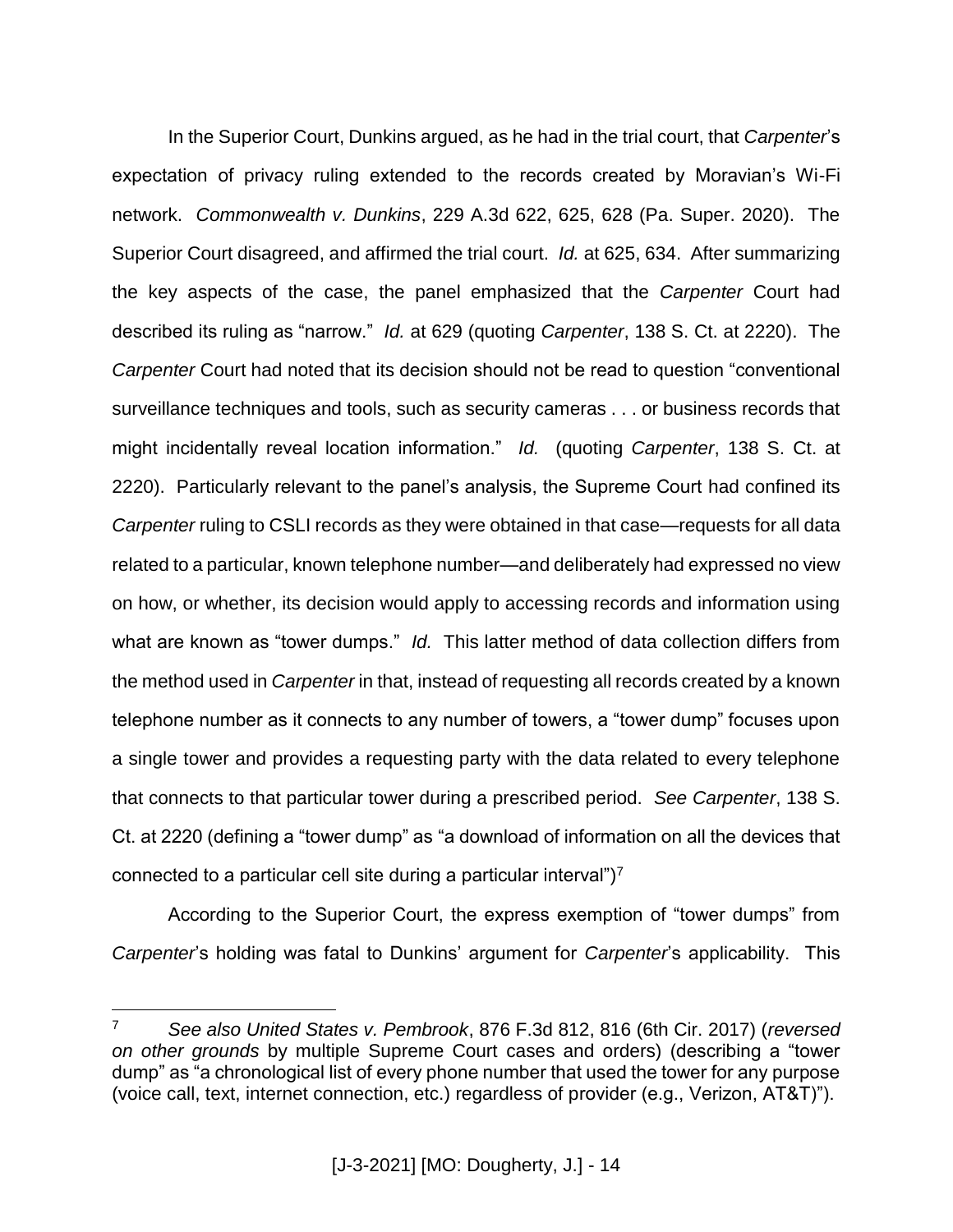was because, the court determined, when the campus police sought the Wi-Fi records for the access point in Reilley's dormitory building on the night of the robbery, the request was "akin to a 'tower dump.'" *Dunkins*, 229 A.3d at 629. "The campus police did not target a specific individual or attempt to track an individual's movements but instead merely sought to compile a list of all the devices signed on to the Wi-Fi in [Reilley's] dorm at the time of the robbery." *Id.* Consequently, the panel concluded that *Carpenter*, by its own limiting terms, did not apply to the circumstances of this case.

The Superior Court discerned additional reasons for rejecting Dunkins' suppression arguments. First, the court agreed with the trial court that a cellular network created by cellular towers differs materially from a college-wide Wi-Fi network. For one thing, the panel explained, records generated by accessing cellular towers can track and record an individual's movements at all times of the day, regardless of where that person goes. A Wi-Fi network, on the other hand, collects only data that is generated when a person logs on to that network, and is limited to that person's movements within the smaller, limited geographical boundaries of the campus. *Id.* Unlike cellular phones, which are inseparable from their users in modern society and connect automatically to towers so long as the device is turned on, use of a Wi-Fi network is optional. A student can choose to log off at any time and thereby prevent creation of any records of his or her movements. Thus, the Superior Court viewed the gathering of data from a Wi-Fi access point voluntarily accessed as no different from information obtained from a security camera posted outside the door of a dormitory building. *Id. Carpenter* does not recognize an expectation of privacy in data collected by security cameras.

Second, regardless of the merits of any *Carpenter*-based argument, the Superior Court deemed Dunkins' overall argument for suppression to be unreasonable, because he "specifically consented to Moravian's internet use policy, which clearly stated that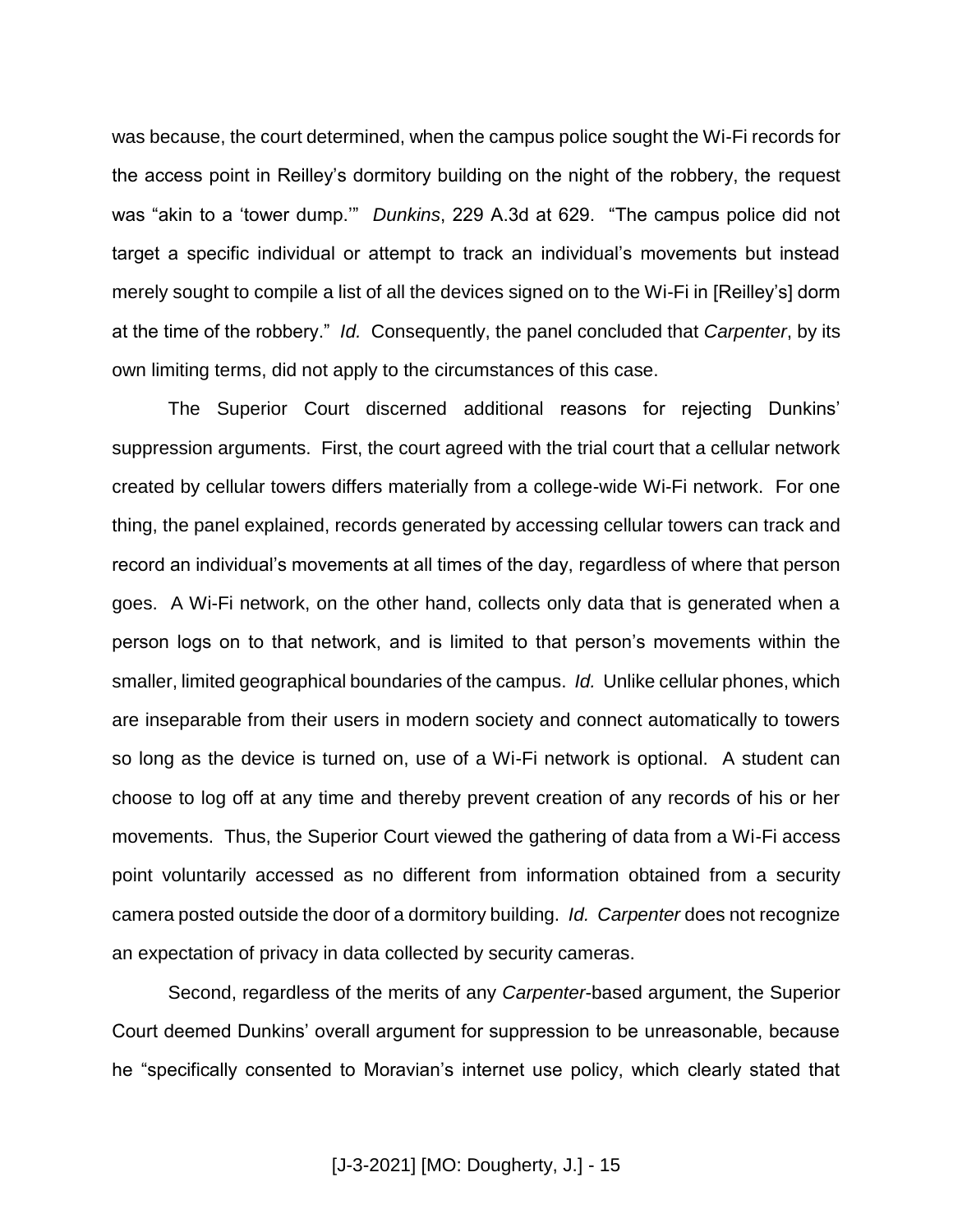individuals who choose to utilize the campus computer system and wireless network provide authorization for the college to collect and disclose all internet data" to law enforcement. *Id.* at 630. Relying upon its own decision in *Commonwealth v. Sodomsky*, 939 A.2d 363 (Pa. Super. 2007), the Superior Court stressed that, when a person freely provides a third party with access to the contents of his or her computer, that person abandons any expectation of privacy in the exposed material. *Dunkins*, 229 A.3d at 630 (quoting *Sodomsky*, 939 A.2d at 369). For further support of its enforcement of Dunkins' waiver of his expectation of privacy when using the network, the court turned to decisions from other jurisdictions, most notably the United States Court of Appeals for the Seventh Circuit. In *United States v. Adkinson*, 916 F.3d 605 (7th Cir. 2019), that federal court held that a "defendant can voluntarily consent in advance to a search as a condition of receiving contracted services." *Dunkins*, 229 A.3d at 630 (quoting *Adkinson*, 916 F.3d at 610; and discussing *Medlock v. Trs. of Indiana Univ.*, 738 F.3d 867 (7th Cir. 2013)). Accordingly, the plain language of Moravian's policy, and Dunkins' knowing, intelligent, and voluntary acquiescence in that policy, resulted in a clear waiver of any expectation of privacy that Dunkins had in the records generated by the Wi-Fi network's access points. *Id.* at 631. The Superior Court highlighted that Dunkins could have chosen to use a wireless carrier's internet service, or he could have selectively signed on and off of the network in order to avoid creating a data trail. Because Dunkins selected the option to connect automatically to the Moravian network as he roamed the campus, he was bound by the terms of the policy to which he agreed, meaning that he had no expectation of privacy in the material and could not later complain about the use of that information against him. *Id.*

This Court granted allowance of appeal in order to address the following issue:

Whether the trial court erred by denying Mr. Dunkins' Motion to Suppress the cell site location information and/or his Motion for Extraordinary Relief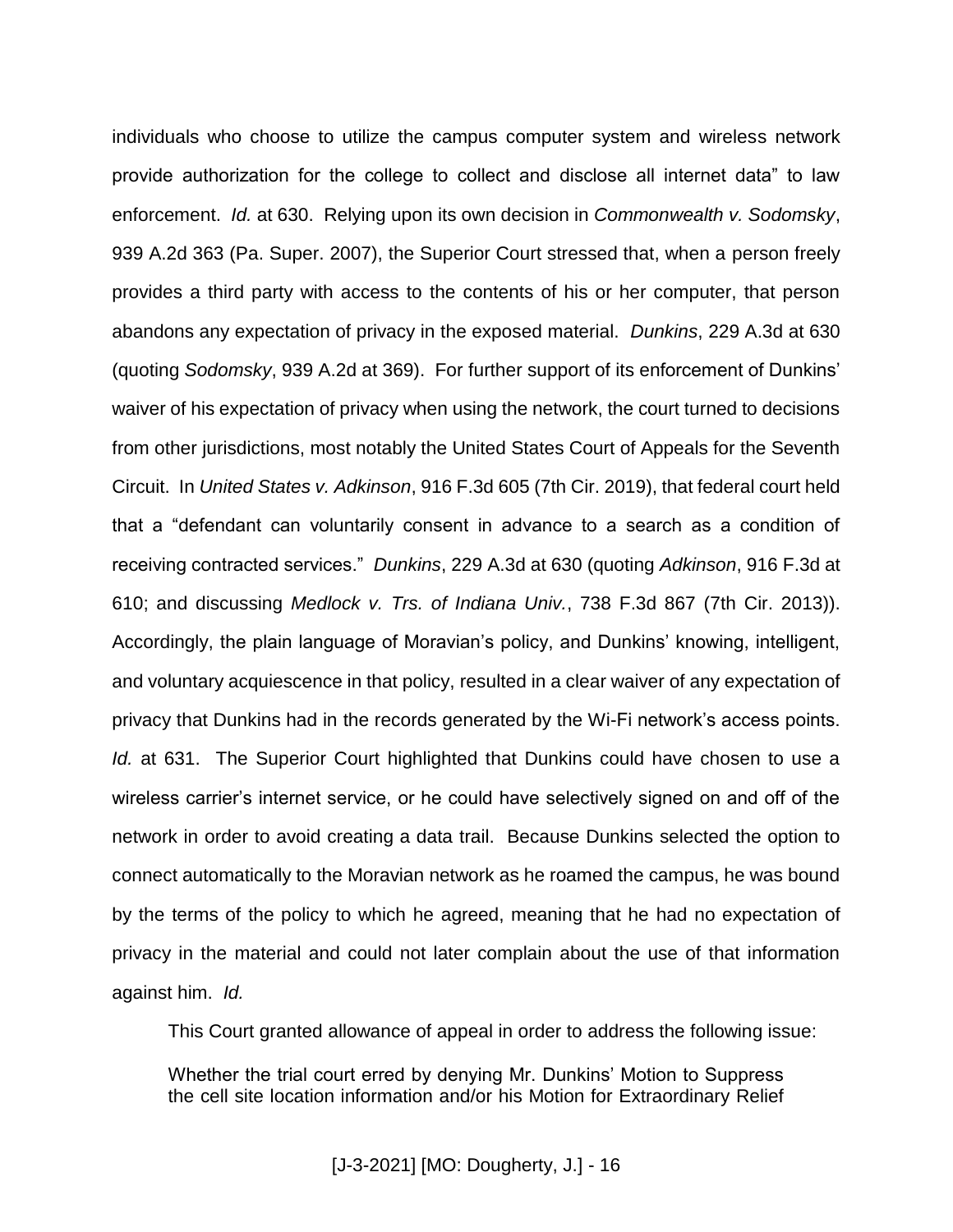requesting the same under the Fourth Amendment to the United States Constitution?

#### *Commonwealth v. Dunkins*, 237 A.3d 415 (Pa. 2020) (*per curiam*).

Dunkins' primary contention here is that *Carpenter* compels, at a minimum, an equivalent finding that, for Fourth Amendment purposes, a person can assert a reasonable expectation of privacy in records that are created when that person's device connects automatically to the various access points of an extensive Wi-Fi network. Dunkins goes one step further and maintains that the privacy interest in Wi-Fi records is even greater than that recognized in the CSLI records in *Carpenter*, for two reasons. First, Dunkins contends, Wi-Fi records can establish a person's location with more precision than can CSLI records. Second, unlike CSLI records, which generally only indicate that a person passed through a general geographical area at a certain time, Wi-Fi records can track a person's movements even after the person enters a building, including residences, thereby implicating far weightier privacy interests. Accordingly, Dunkins argues, the lower courts erred in holding that *Carpenter* does not apply here.

In order properly to weigh Dunkins' arguments, it is necessary to begin with a review of *Carpenter*. In 2011, police officers arrested four men for committing a string of robberies at various electronics stores throughout Michigan and Ohio. *Carpenter*, 138 S. Ct. at 2212. It turned out that the four arrestees were part of a larger criminal organization that had been perpetrating similar robberies over the previous four months. While confessing to these offenses, one of the men identified a slew of other participants in the crime spree and provided cellular telephone numbers for those individuals to the FBI. One of the additional suspects that was identified during the suspect's confession was Timothy Carpenter. Prosecutors sought, and obtained, two court orders under the Stored Communications Act to retrieve CSLI records related to Carpenter's cellular device over the four-month period during which the robberies occurred. Notably, under the Stored

[J-3-2021] [MO: Dougherty, J.] - 17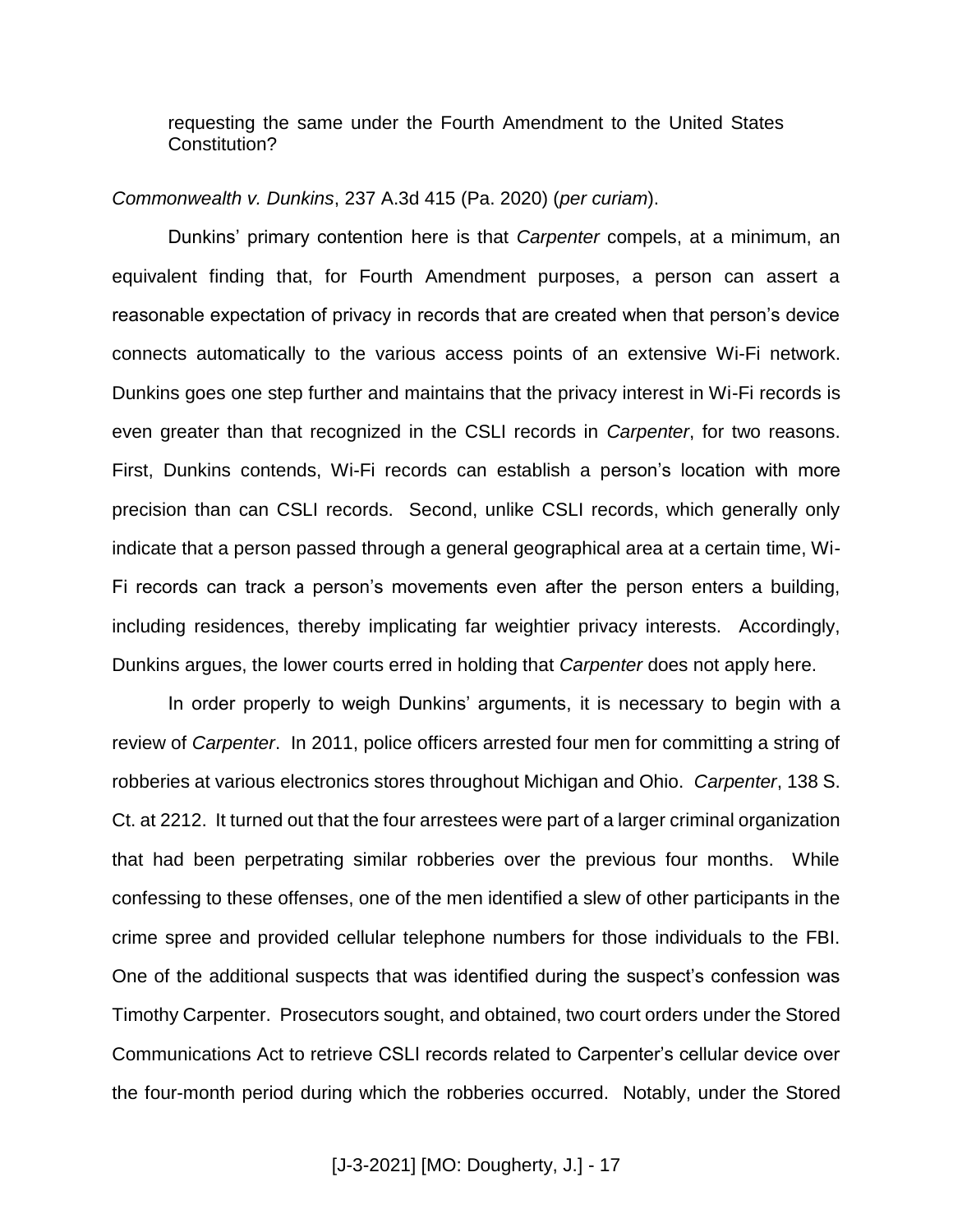Communications Act, prosecutors could obtain the relevant records merely by presenting "specific and articulable facts showing that there are reasonable grounds to believe" that the records were "relevant and material to an ongoing criminal investigation."<sup>8</sup> Execution of the two orders resulted in the production of approximately 130 days of Carpenter's phone records. From that data, prosecutors and law enforcement agents obtained almost 13,000 geographical points—over 100 points per day—that enabled them to identify Carpenter's location and to reconstruct his movements during those four months. *Id.*

Carpenter was arrested and charged with crimes related to the series of robberies. Prior to trial, he filed a motion to suppress the CSLI records, arguing that obtaining such records constituted a search that required a showing of probable cause, not the lesser standard of "reasonable grounds." The District Court denied the motion. At trial, the CSLI records were introduced to the jury along with expert testimony. The prosecutor used the records to establish that Carpenter was in the precise areas at the exact times that the robberies occurred. He was convicted and sentenced to over 100 years in prison.

The Supreme Court granted *certiorari* in order to determine "whether the Government conducts a search under the Fourth Amendment when it accesses historical cell phone records that provide a comprehensive chronicle of the user's past movements." *Id.* at 2211. To constitute a search for constitutional purposes, state actors must intrude upon the privacy rights of an individual either by obtaining information by trespass upon the physical property owned by the individual or by otherwise intruding upon an area in which the individual has a reasonable expectation of privacy. *Id.* at 2213 (citations omitted). When the asserted expectation of privacy is "one that society is prepared to recognize as reasonable," government officials first must obtain a search warrant supported by probable cause before they may conduct a search. *Id.* (quoting *Smith v.* 

 $\overline{a}$  $8$  18 U.S.C. § 2703(d).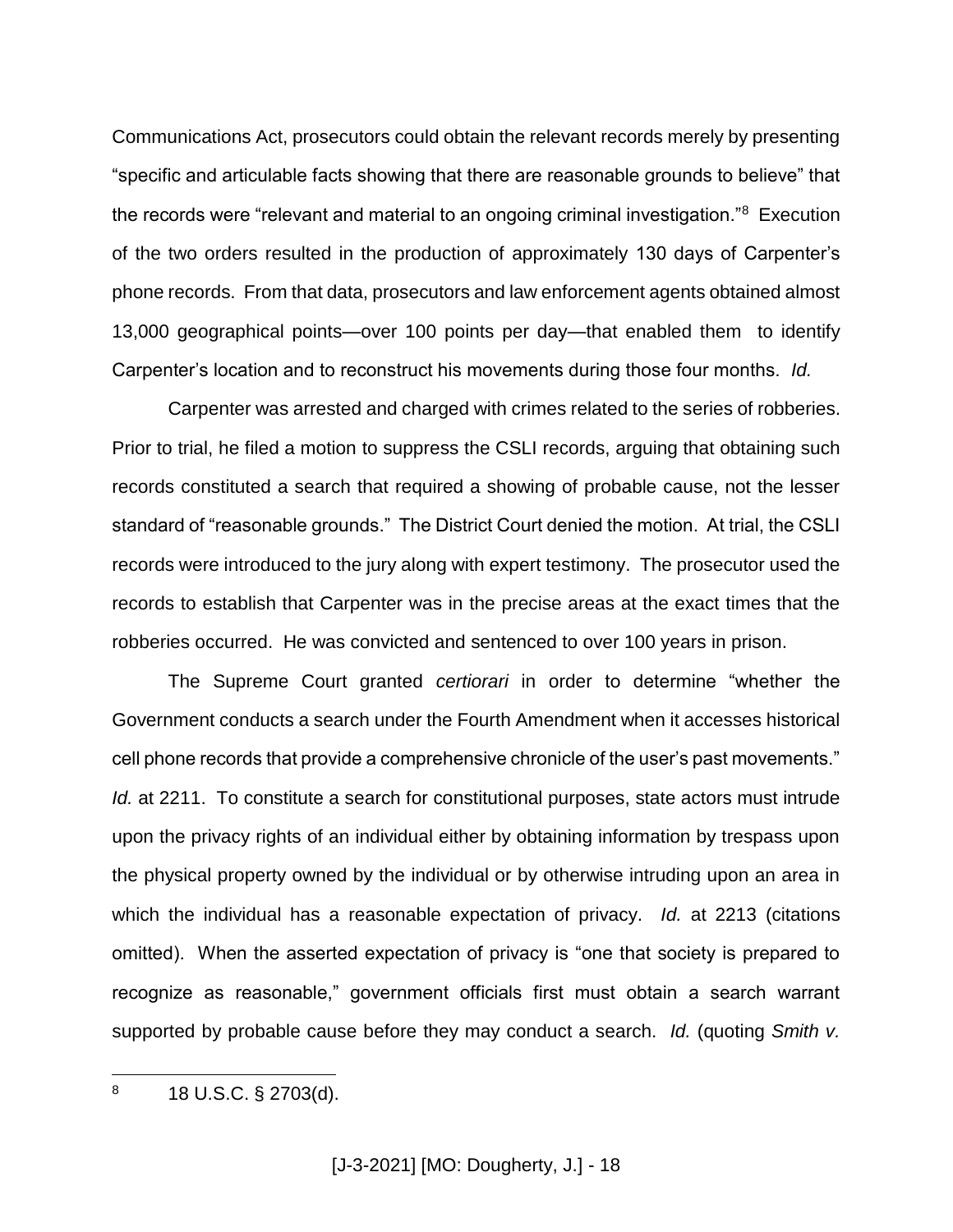*Maryland*, 442 U.S. 735, 740 (1979)). The question for the Court thus became whether a person has an expectation of privacy in the CSLI records; if so, retrieval of such records under the Stored Communications Act's lesser "reasonable grounds" standard would be unconstitutional.

The Court observed that the collection of cell-site records is not a law enforcement act that readily can be assessed using the Court's existing precedents. Rather, "requests for cell-site records lie at the intersection of two lines of cases." *Id.* at 2214. The first line of cases addresses whether a person has an expectation of privacy in his physical location or movements in public. In these cases, the Court long has held that, in general, a person cannot invoke any such expectation of privacy. *Id.* at 2215 (quoting *United States v. Knotts*, 460 U.S. 276, 281 (1983)). Any such expectation would be unreasonable, given that, by openly moving about in public, a person voluntarily displays his movements to anyone who cares to look. *Id.* This general rule is not absolute. Different principles necessarily apply when law enforcement goes beyond general observations of a person's public movements and instead conducts more extensive surveillance. Thus, in *United States v. Jones*, 565 U.S. 400 (2012), the Court recognized a person's expectation of privacy in the records of his movement that were obtained using a GPS device installed on a vehicle. Of critical import in *Jones* was the resulting ability of law enforcement officers to track a person's every movement over a period of time. *Carpenter*, 138 S. Ct. at 2215 (quoting *Jones*, 565 U.S. at 430).

The second set of decisions that the *Carpenter* Court identified as relevant implicates the third-party doctrine. The Court's leading third-party doctrine cases, *United States v. Miller*, 425 U.S. 435 (1976), and *Smith v. Maryland*, *supra*, stand generally for the proposition that a person retains no expectation of privacy in information that he or she voluntarily discloses to another person. Once a person conveys that information to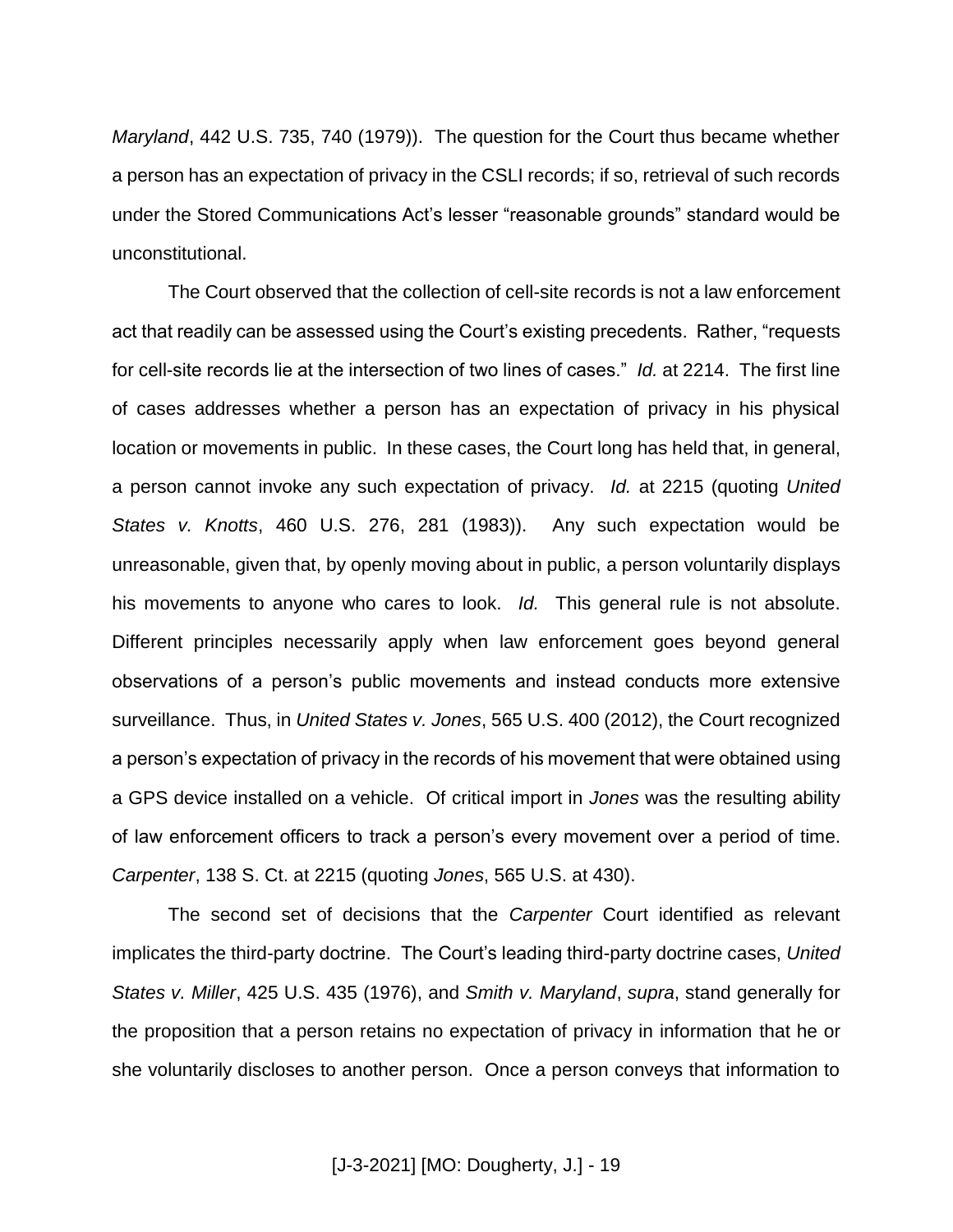someone else, he or she "assumes the risk" that the information later will be turned over to law enforcement. *Smith*, 442 U.S. at 745.

The Court queried whether these Fourth Amendment cases applied to this "new phenomenon: the ability to chronicle a person's past movements through the record of his cell phone signals." *Carpenter*, 138 S. Ct. at 2216. On the one hand, the Court found categorical similarities between the collection of data from cellular towers and from the GPS device in *Jones*, indicating at least facial applicability of the reasoning from *Jones*. The Court explained that both categories of data are "detailed, encyclopedic, and effortlessly compiled." *Id.*

By contrast, the Court determined that the third-party doctrine had little, if any, usefulness in these circumstances. The Court noted that, while the doctrine, born in the late 1970s, logically applies to things like bank records and telephone numbers, "it is not clear whether its logic extends to the qualitatively different category of cell-site records." *Id.* at 2216-17. The Court continued, "[a]fter all, when *Smith* was decided in 1979, few could have imagined a society in which a phone goes wherever its owner goes, conveying to the wireless carrier not just dialed digits, but a detailed and comprehensive record of the person's movements." *Id.* at 2217.

The Court rejected the view, advanced by the Government and by Justice Kennedy in dissent, that CSLI data should be treated as business records and, as such, subject to the third-party doctrine. This perspective failed "to contend with the seismic shifts in digital technology" that permit an all-encompassing compilation of a person's public movements "for years and years." *Id.* at 2219. "There is a world of difference between the limited types of information addressed in *Smith* and *Miller* and the exhaustive chronicle of location information casually collected by wireless carriers today." *Id.* Invocation of the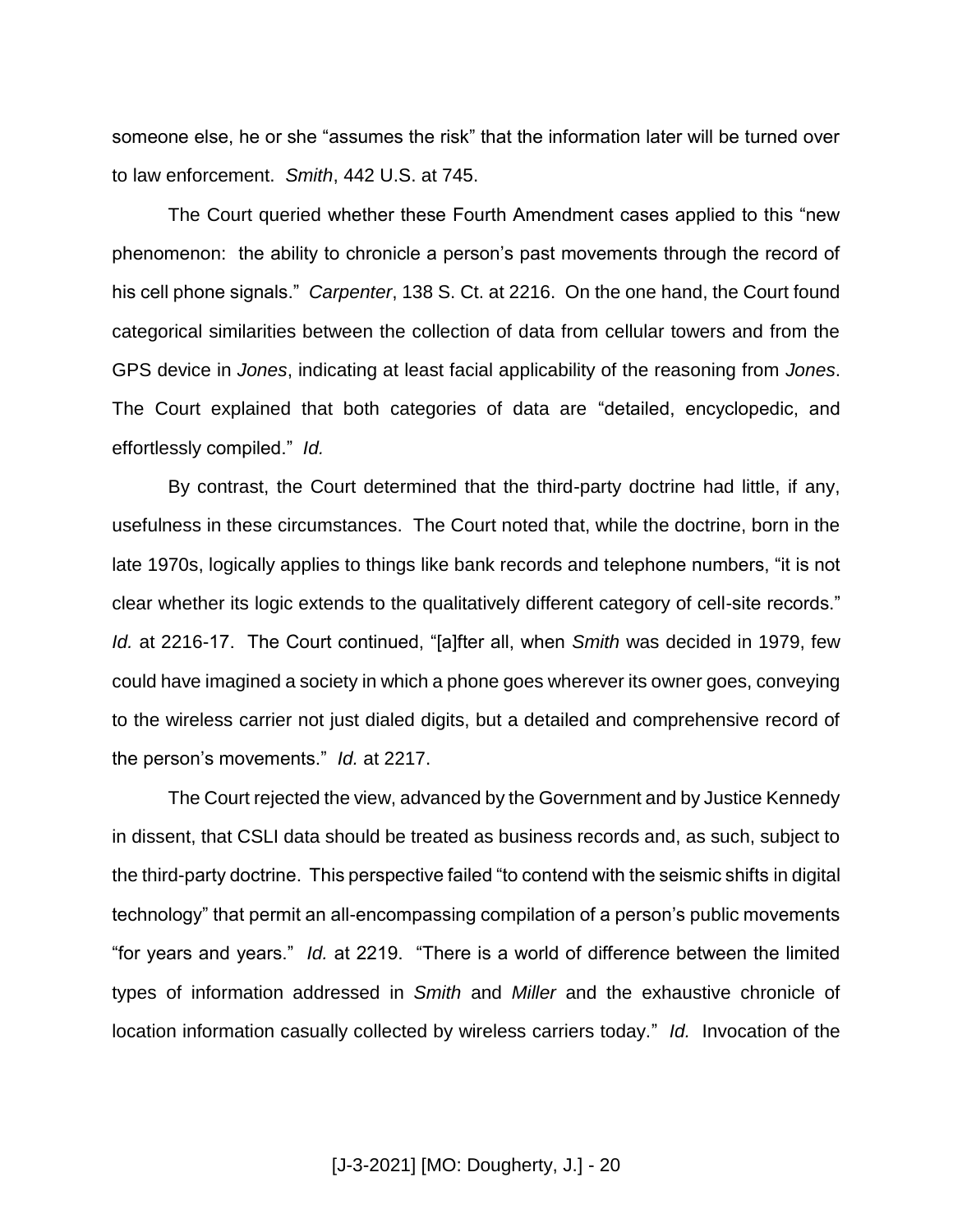third-party doctrine would not reflect a "straightforward application," but would instead mark a "significant extension of it to a distinct category of information." *Id.*

The Court emphasized that the third-party doctrine is predicated upon a reduced, but not non-existent, expectation of privacy in information knowingly shared with another. That a privacy interest is diminished does not mean that the Fourth Amendment "falls out of the picture entirely." *Id.* at 2219 (quoting *Riley v. California*, 573 U.S. 373, 392 (2014)). The third-party doctrine requires contemplation of both the act of sharing and the type of information shared to determine whether an expectation of privacy exists in the contents of that information. With regard to the tower records, the Court found "no comparable limitations on the revealing nature of CSLI," and, thus, rejected a mechanical application of the doctrine. The case was "about a detailed chronicle of a person's physical presence compiled every day, every moment, over several years. Such a chronicle implicates privacy concerns far beyond those considered in *Smith* and *Miller*." *Id.* at 2220.

Nor did the doctrine apply mechanically simply because a cell phone user voluntarily allowed the data to be created. "Cell phone location information is not truly 'shared' as one normally understands the term." *Id.*

In the first place, cell phones and the services they provide are "such a pervasive and insistent part of daily life" that carrying one is indispensable to participation in modern society. *Riley*, 573 U.S. at 385. Second, a cell phone logs a cell-site record by dint of its operation, without any affirmative act on the part of the user beyond powering up. Virtually any activity on the phone generates CSLI, including incoming calls, texts, or e-mails and countless other data connections that a phone automatically makes when checking for news, weather, or social media updates. Apart from disconnecting the phone from the network, there is no way to avoid leaving behind a trail of location data. As a result, in no meaningful sense does the user voluntarily "assume[] the risk" of turning over a comprehensive dossier of his physical movements." *Smith*, 442 U.S. at 745.

*Id*.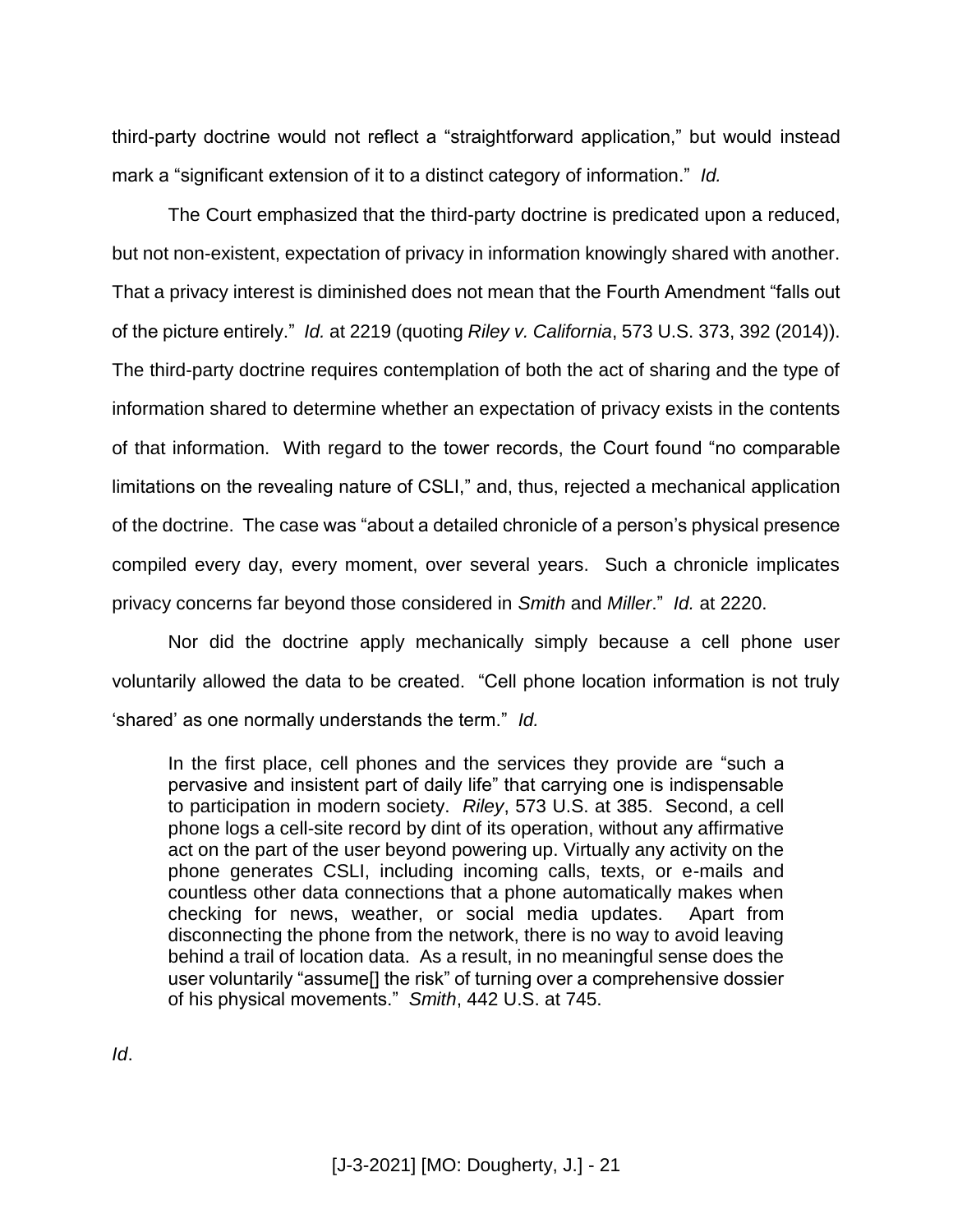Thus, the Court concluded, the third-party doctrine simply did not operate to preclude an expectation of privacy in this type of records. The Court therefore held that, "[g]iven the unique nature of cell phone location records," regardless of "[w]hether the government employs its own surveillance technology as in *Jones* or leverages the technology of a wireless carrier," a person "maintains a legitimate expectation of privacy in the record of his physical movements as captured through CSLI." *Id.* at 2217. It follows that the act of obtaining location information from a wireless carrier is a search for purposes of the Fourth Amendment, *id.* at 2217, 2220, and that, before law enforcement officers can perform that search, they must get a search warrant. *Id.* at 2221. The Court then explained that orders issued under the Stored Communications Act were constitutionally deficient because the statute requires only a showing of "reasonable grounds," a standard that "falls well short of the probable cause requirement for a warrant." *Id.*

The Court construed its decision as "a narrow one," its reach limited to the type of data collected (and to the method of collecting that data) in the case. *Id.* at 2220. The Court declined to address other, albeit related, methods of data collection, such as realtime CSLI or "tower dumps." The Court similarly noted that its decision should not be read to disturb the traditional application of the third-party doctrine nor extended to circumstances involving other types of business records that might reveal a person's geographical location at a given time. Finally, the Court cautioned that the decision did not "call into question" other types of surveillance tools, such as security cameras. *Id.*

The central issue in the case before us today is whether the expectation of privacy recognized and deemed reasonable by the Supreme Court in *Carpenter*—a case involving a vast, widespread network of cellular towers—applies to an extensive, but more geographically limited, campus-wide Wi-Fi network. Both the trial court and the Superior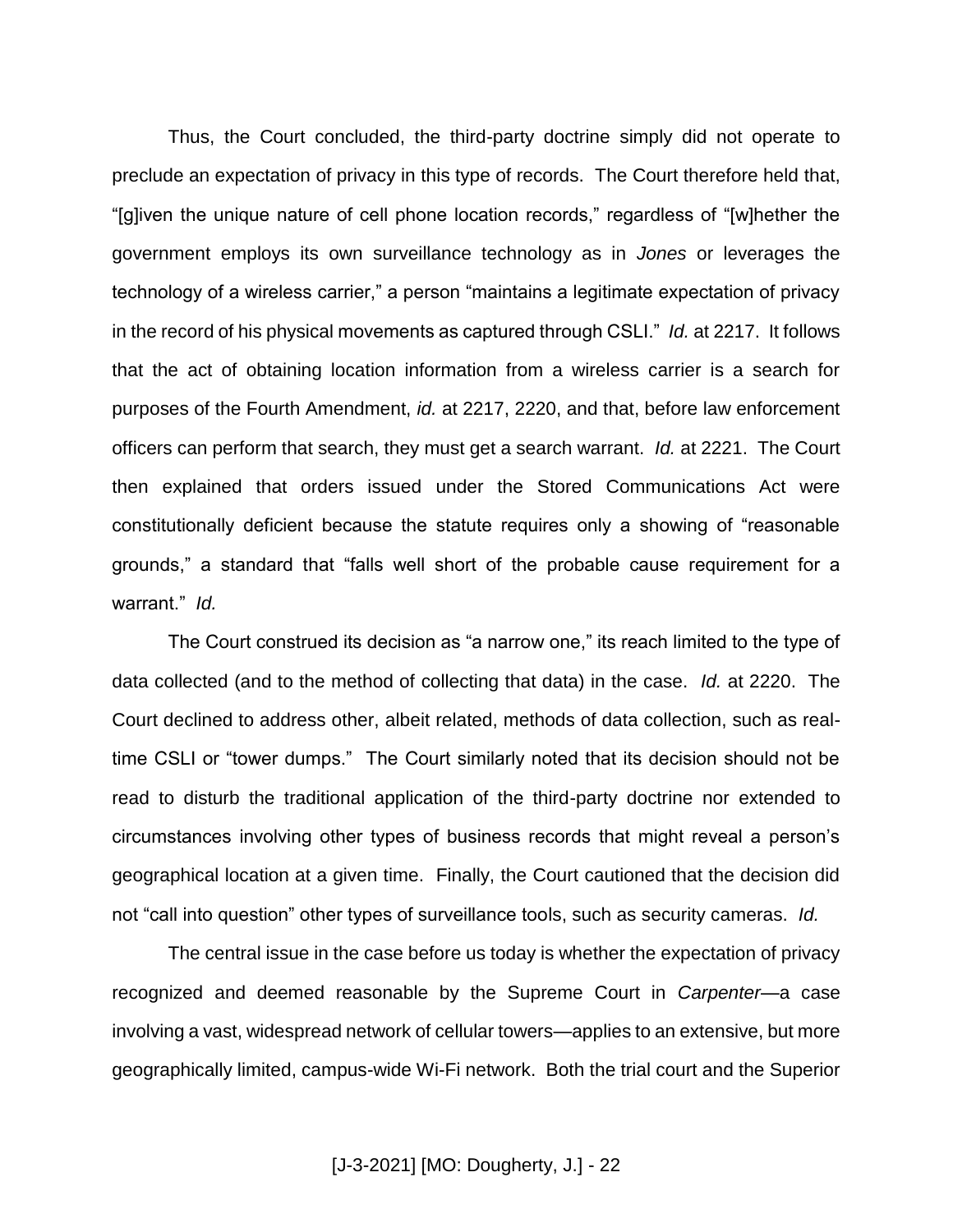Court concluded that, because the differences between these two networks were material and substantive, *Carpenter* did not apply. In particular, both of the lower courts concluded that, because the Wi-Fi network at Moravian is confined to the boundaries of the college's campus, and is not as geographically expansive as a cellular network, the Wi-Fi network operates more like networks established at a shopping mall or like a system of security cameras.

I find these comparisons unpersuasive. Ultimately, I agree with our lower courts that there exists no expectation of privacy in the records created in this case, but my reasoning differs.

At the heart of the Supreme Court's analysis in *Carpenter* was the inextricable relationship that has developed in modern society between a person and his or her internet-capable device. It is hardly debatable that the use of mobile devices is "indispensable to participation in modern society." *Id.* at 2220 (citing *Riley*, 573 U.S. at 385). The modern use of the internet in many ways parallels cell phone usage. Cell phones, smart devices, and computers have evolved in a way that integrates the internet into nearly every aspect of their operation and function. Advancements in the ability to use the internet have turned communication technologies that once were futuristic and fantastical gadgets possible only in the world of the Jetsons or Dick Tracey into everyday realities. Physical distance is no longer a barrier to face-to-face interaction. Applications such as Zoom, WebEx, and Skype allow face-to-face, personal, professional, and educational discussions that previously could be performed only in person or by conference call or telephone call. We now have at our fingertips the ability to manage our calendars or access an unlimited amount of information, regardless of where we are located. Instantaneously, a person can check news reports, weather forecasts, sports scores, and stock prices. Modern matchmaking and dating commonly now begin with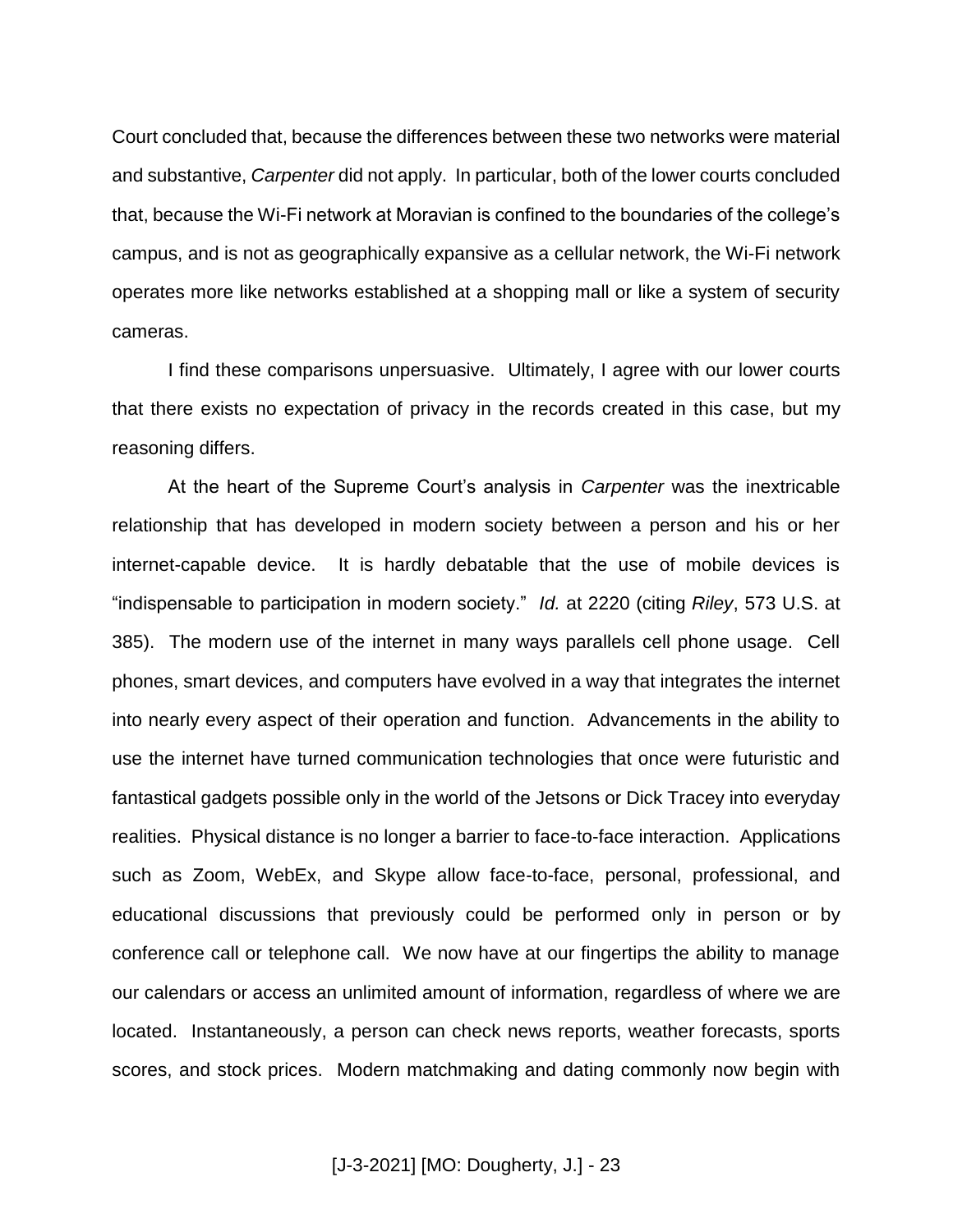internet connections. As time passes, the internet has come to be used and relied upon in nearly every aspect of our daily lives, from organizing family reunions, to scheduling medical appointments, to conducting academic research, to operating every aspect of a business.

Colleges and universities have not stood apart as this technological evolution has accelerated. Where students once carried pens and notebooks, they now carry internetconnected laptops and tablets. In the past, students stored their documents in folders and portfolios; now, much of a student's work is stored in the "cloud."<sup>9</sup> Professors use internet-based programs to communicate with students, to post syllabi and course materials, and to administer exams.<sup>10</sup> Course texts and lab manuals often are available only online. Things have progressed far enough that the internet is not used only to *facilitate* the educational experience. For some colleges and universities, the internet *is* the entire educational experience, allowing students to earn college degrees from the comfort of their own homes.<sup>11</sup> At Moravian, having a connection to, and use of, the internet has become a mandatory aspect of the academic curriculum.<sup>12</sup>

 $\overline{a}$ 

<sup>9</sup> "Simply put, the cloud is the Internet—more specifically, it's all of the things you can access remotely over the Internet. When something is in the cloud, it means it's stored on Internet servers instead of your computer's hard drive." *What is the cloud?*, GCFGLOBAL, <https://edu.gcfglobal.org/en/computerbasics/understanding-the-cloud/1/> (last visited July 7, 2021).

 $10$  One popular example of an internet-based educational management program is Blackboard Learn, which is a "[w]eb-based server software" that provides a "virtual learning environment and learning management system." Blackboard Learn "features course management, customizable open architecture, and scalable design that allows integration with student information systems and authentication protocols." *Blackboard Learn*, WIKIPEDIA.ORG, [https://en.wikipedia.org/wiki/Blackboard\\_Learn](https://en.wikipedia.org/wiki/Blackboard_Learn) (last visited July 7, 2021).

<sup>&</sup>lt;sup>11</sup> For example, the University of Phoenix is an exclusively online program. UNIVERSITY OF PHOENIX, [www.phoenix.edu](http://www.phoenix.edu/) (last visited July 7, 2021).

<sup>12</sup> N.T., 9/5/2018, at 207.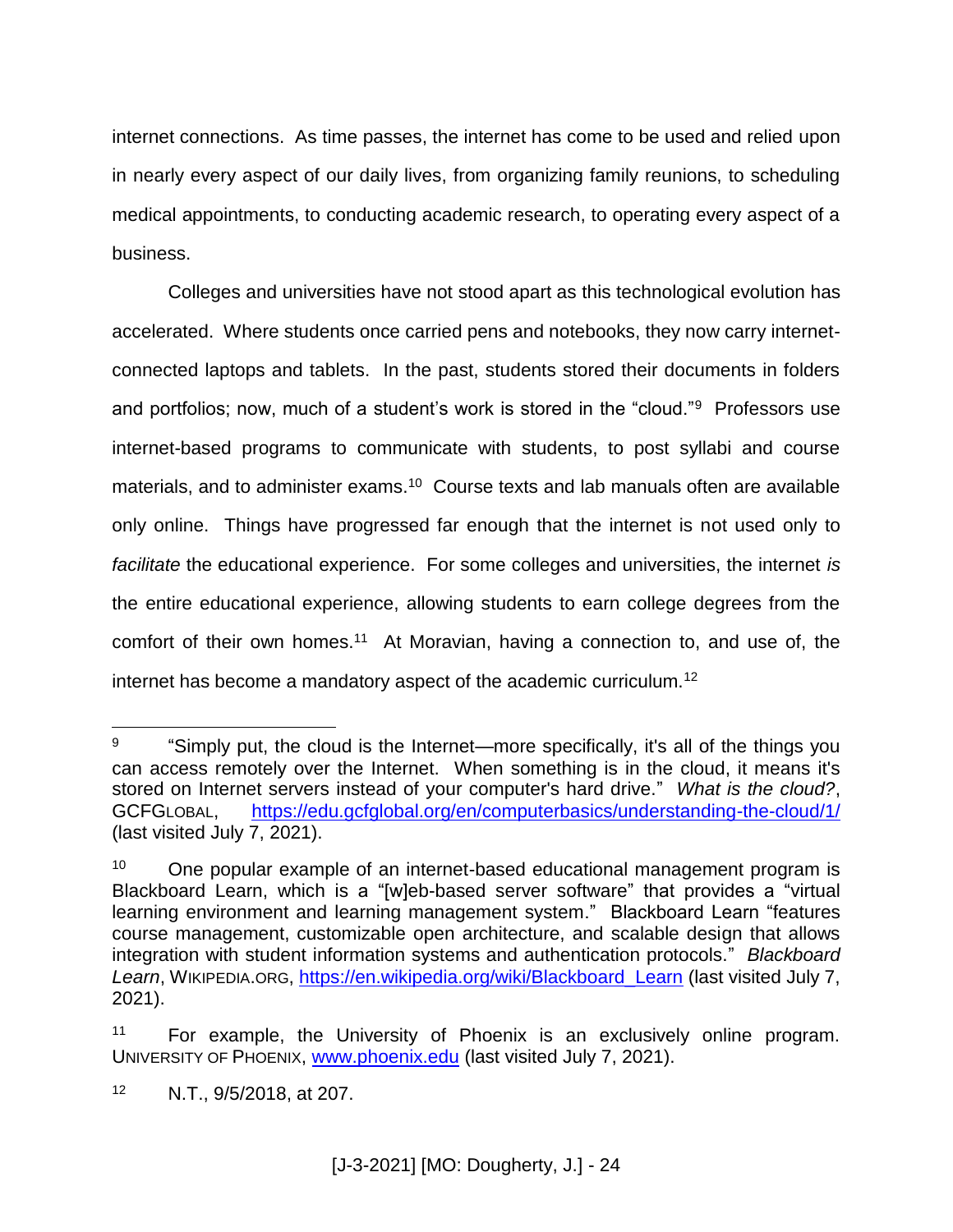However, the mere prevalence of the internet in the daily life of a college student does not automatically mean that *Carpenter* applies to the records in the case. *Carpenter's* expectation of privacy ruling was based upon more than just the fact that a contemporary American and his or her phone rarely, if ever, detach from one another. Nor was the decision premised exclusively upon the widespread coverage provided by cellular towers, or upon the fact that the records generated from connections to those towers can create an all-encompassing roadmap of the person's movements. The ruling resulted from the amalgamation of these factors. Indeed, the linchpin of *Carpenter* was that, because of the inseparable relationship between a person and his cell phone, it is not objectively reasonable to expect that a cell phone user can avoid the creation of the records as he or she travels through the public sphere. Because the user has no reasonable way to limit the creation of the records, and because of the extensive information compiled by those records, the Court found that a reasonable expectation of privacy existed. The inverse must also be true: if a person can limit the creation of the records, or if the device or instrumentality at issue is not so inextricably and unavoidably attached to modern life, no such expectation of privacy would prevail.

The question here is whether the same considerations that led the *Carpenter* Court to its expectation of privacy ruling are present with regard to one who accesses the internet via a particular Wi-Fi network. The answer, at least under the facts of this case, is "no." The primary difference between the use of cell phones and the use of the internet is that a person simply can choose not to connect to a particular Wi-Fi network, or can choose to log off of the internet at any time. This was something that the *Carpenter* Court deemed impractical, if not entirely impossible, in today's society with regard to cell phones. This also is why the Superior Court in this case compared Moravian's Wi-Fi network to a Wi-Fi network at a shopping mall, a comparison that carries at least some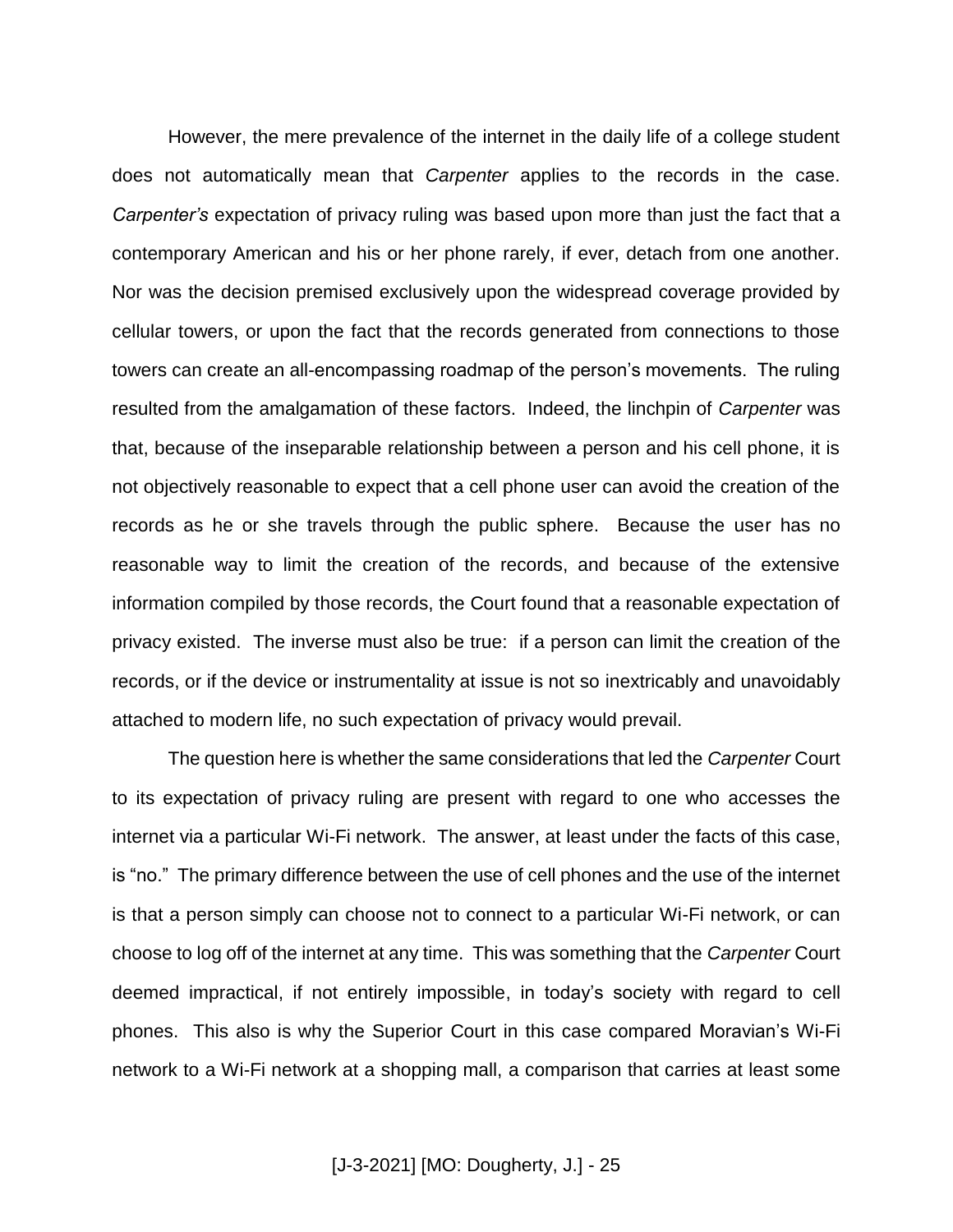facial appeal. A person can choose not to log on to the mall's Wi-Fi network and will still be able to shop, make phone calls, or otherwise remain available to be contacted while in the mall. There is no requirement that a person connect to the shopping mall's network in order to participate in what the mall has to offer.

However, the comparison is not entirely apt. The use of the internet at Moravian (and, I suspect, at most, if not all, post-secondary institutions) is not just a luxury for the students. Access to the internet is a mandatory part of the academic curriculum.<sup>13</sup> A student cannot complete the curriculum and earn a degree without using the internet. Thus, at Moravian at least, being able to connect to the internet is not truly optional as it is at shopping malls or at one's local coffee shop. Thus, the Superior Court's comparison to networks provided at shopping malls ultimately fails to offer a satisfactory rationale for rejecting the presence of an expectation of privacy here.

The Superior Court also discerned a resemblance or similarity between Moravian's Wi-Fi network and security cameras. I do not. In their ability to collect data, security cameras typically are limited to the visual range of the lens. An exterior security camera cannot locate a person inside of the building or in a particular room of that building. An expansive Wi-Fi network can. Moravian has over 1,300 access points on campus that can collect data and locate a person fairly accurately anywhere on campus. Such expansive coverage even can reveal the location of a person inside of a dorm room. Perhaps most importantly, security cameras cannot identify a person by name, whereas the records created by accessing the Wi-Fi network can. Due to the robust reach and capacity of such a network, it is not comparable to the much more limited powers of a security camera.

 $13$ <sup>13</sup> *Id*.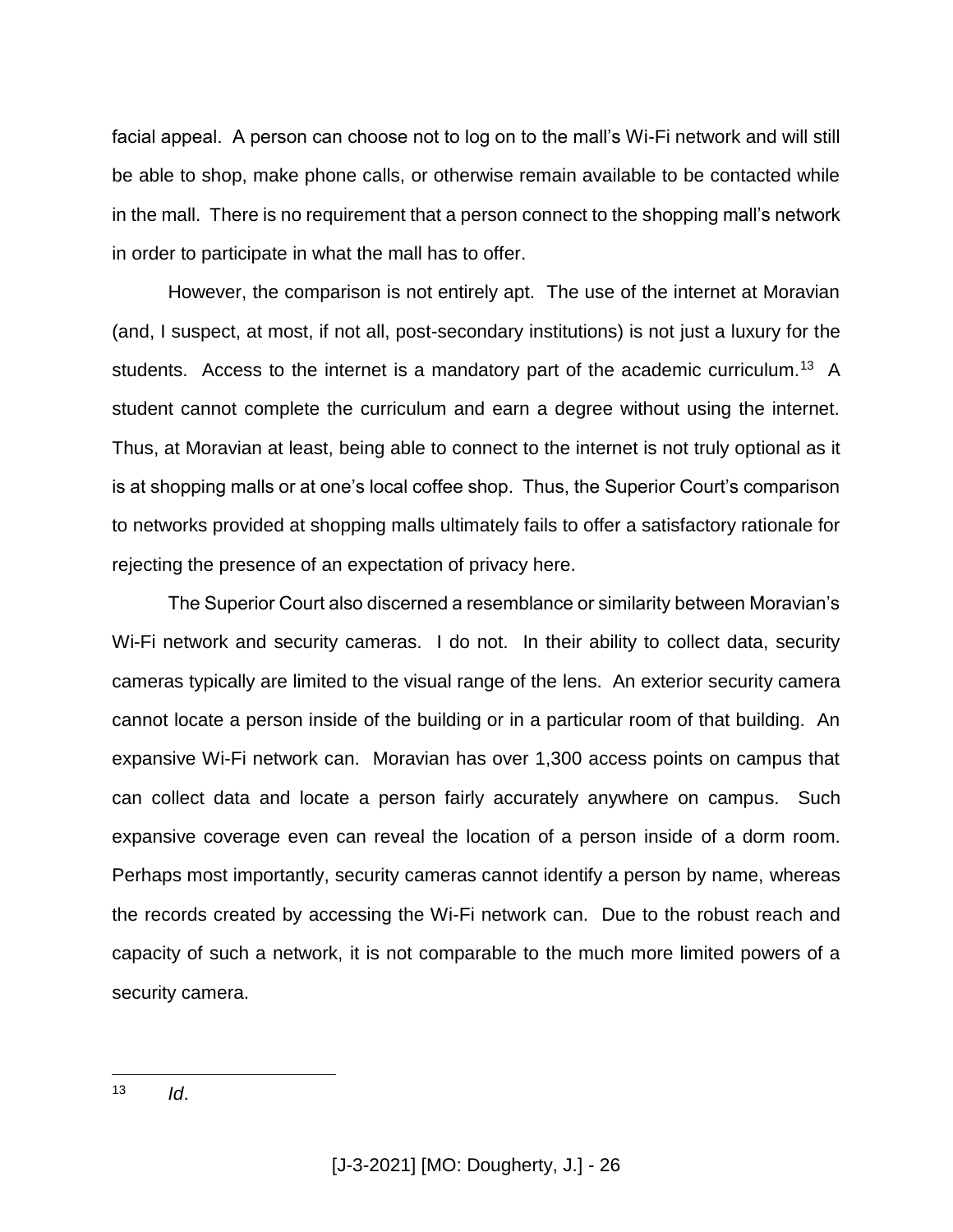I also am unpersuaded by the primary basis upon which the lower courts attempted to distinguish cellular towers from the Wi-Fi network at issue here: to wit, Moravian's Wi-Fi network has a geographical reach smaller than that of cellular towers. That the Wi-Fi network extends only to the outer rim of Moravian's campus is of no moment. For purposes of an expectation of privacy analysis, the Wi-Fi network at issue here functionally operates the same as the cellular towers in *Carpenter*. It is smaller only in scale. For constitutional purposes, the two are one and the same. When a user connects to one of Moravian's 1,300 access points, a record is created, just as a record is created when a cell phone connects to a tower. Such records are "detailed, encyclopedic, and effortlessly compiled." *Carpenter*, 138 S. Ct. at 2216. Once compiled, those Wi-Fi records can be used to establish both where a person was on campus and when that person was there. As in *Carpenter*, these records create a "detailed and comprehensive record of the person's movements," *id.* at 2217, and an "exhaustive chronicle of location information." *Id.* at 2219.

Not all connections to Wi-Fi networks are the same, and not all such networks will create an expectation of privacy in one who connects to that network. But, here, the combination of: (1) the expansiveness of the network on Moravian's campus, and (2) the fact that the student must connect to, and use, the internet to successfully complete the academic curriculum is in some ways analytically akin to the cellular towers at issue in *Carpenter*. Hence, it is enticing to jump to the same conclusion that the Supreme Court reached in *Carpenter*, and to hold that Dunkins had a reasonable expectation of privacy in the records created by connecting to the Wi-Fi access points. But there is one key difference between the cases that precludes that leap. In *Carpenter*, the Supreme Court's ruling was driven by the fact that a powered-on cell phone is a part of life, one that simply cannot reasonably just be turned off. A cell phone user cannot prevent or avoid the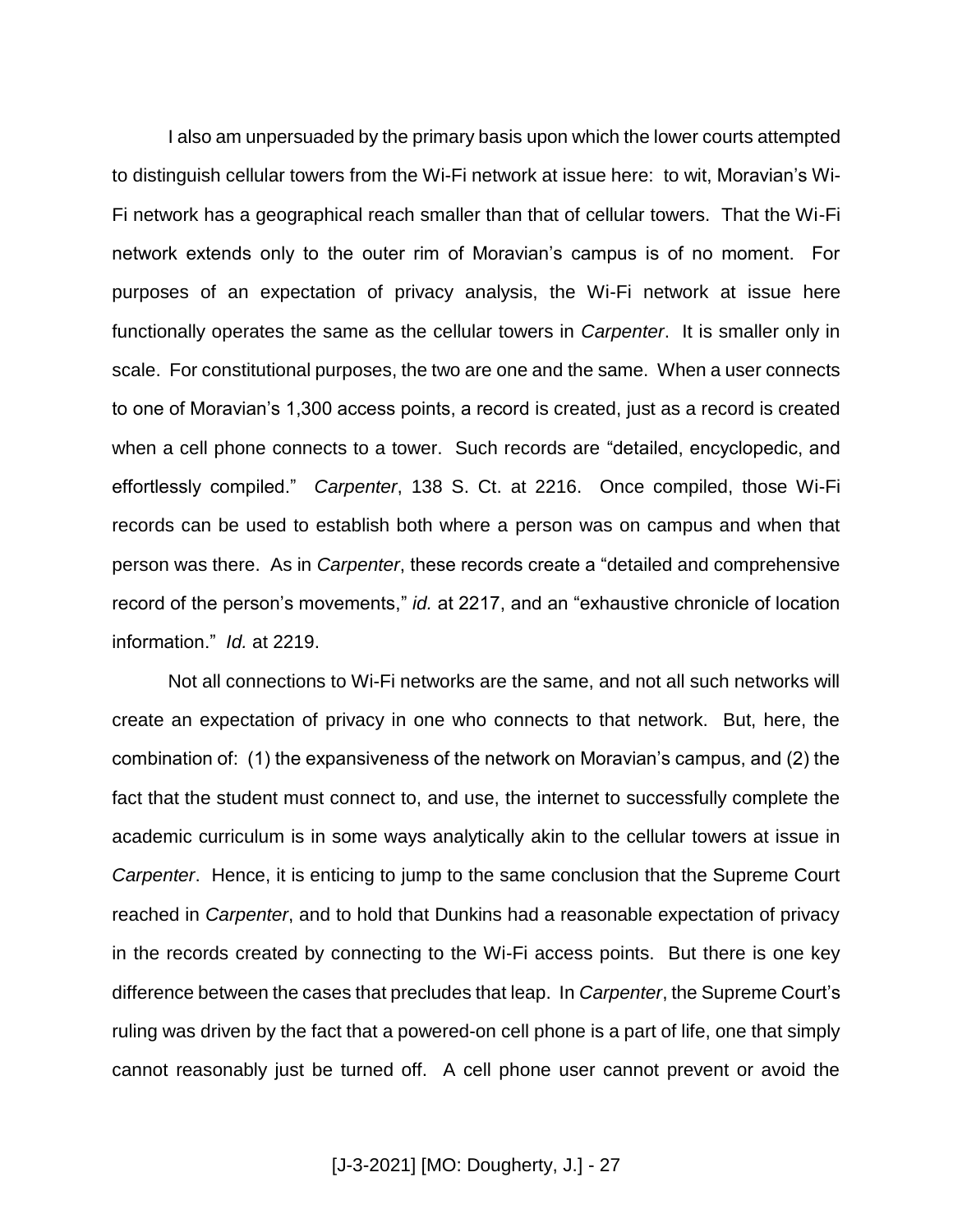creation of the tower records that track his or her every movement. But a Moravian student can.

There is no dispute that, as our comparisons above suggest, Moravian's Wi-Fi network, when accessed and used to its fullest extent, can provide the same detailed, comprehensive location records as cellular towers. In that capacity, the network undoubtedly *could* give rise to a reasonable expectation of privacy, and, going forward, post-secondary schools must proceed with caution if they elect to compel a waiver of rights but not provide students with the ability to control how and when they connect to the network and create historical records of such use. However, notwithstanding the prevalence of the internet in our society, and notwithstanding the fact that Moravian students are bound to use the internet to complete the academic curriculum, students are not required to use Moravian's network to its fullest extent. Students have the ability to limit their use of the network, and thereby to control the records that are created documenting their location at any given time. Automatic connection to Moravian's network, at all times and in any location on campus, is an elective option. Dunkins, or any other student, can forego the automatic connection feature, and can instead choose to log on, and then log off, manually. Doing so, students can control, and, thus, limit, the data generated pertaining to their movements and locations. Unlike the cell phone user, who the *Carpenter* Court determined had no power to control creation of the records, Moravian students have that option.

By opting not to automatically connect to the network at all times, a Moravian student could avoid the generation of records that can provide law enforcement authorities with a "detailed and comprehensive record of the person's movements," *id.* at 2217, and could prevent the "exhaustive chronicle of location information." *Id.* at 2219. Dunkins, who was made aware of, and assented to, the potentiality that data could be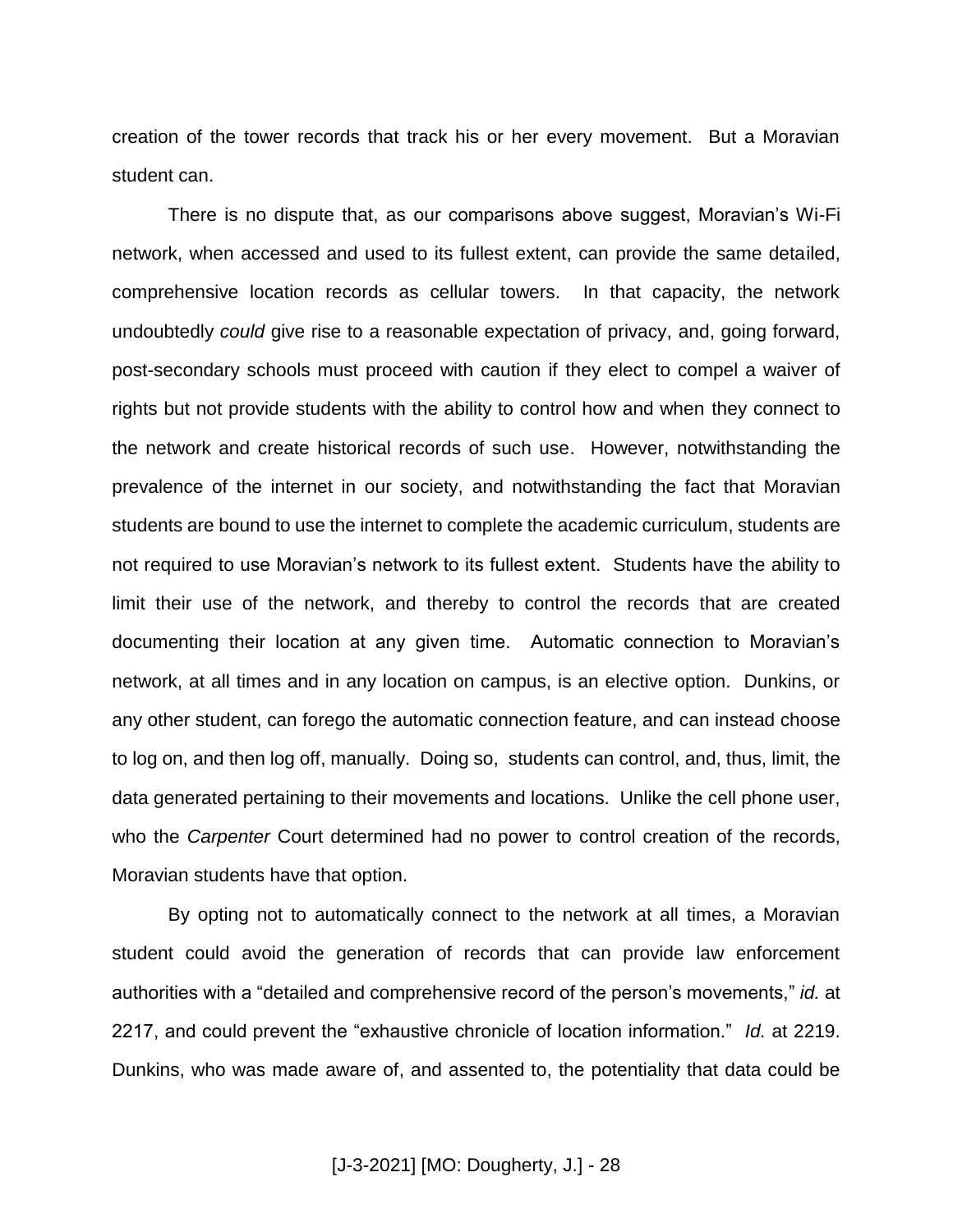provided to the police, chose nonetheless to automatically connect, a non-mandatory feature on Moravian's campus. In this regard, Moravian's Wi-Fi network differs substantially and materially from the circumstances that undergirded the Supreme Court's decision in *Carpenter*. Accordingly, finding *Carpenter* to be distinguishable, I would hold that Dunkins did not have an expectation of privacy in the records generated by his voluntary use of Moravian's Wi-Fi network.<sup>14</sup>

### **III.**

The Majority assumes, for argument's sake, that Dunkins had an expectation of privacy, and proceeds directly to the question of whether Dunkins waived any expectation that he may have had. Relying upon nothing more than the fact that Dunkins signed the waiver form, the Majority concludes that, by affixing his signature to the page, Dunkins "specifically agreed" to forfeit any expectation of privacy in the data created and collected through his use of the Wi-Fi network. Maj. Op. at 20. By that purported consent, Dunkins "provide[d] clear intent to relinquish his expectation of privacy" in the records and "further acquiesced to the consequences" of that decision. *Id.* Thus, the Majority has "little

 $\overline{a}$ 

<sup>14</sup> The Superior Court also determined that *Carpenter* did not apply because law enforcement used a different data collection technique than did the police in *Carpenter*. There, police sought all records from any tower generated by Carpenter's particular cell phone number. Here, the Superior Court observed, police requested a "tower dump," which is a request for all data created at a particular location, whether a cellular tower or Wi-Fi access point. Because the *Carpenter* Court declined to address the constitutional implications of a "tower dump," the Superior Court inferred that the difference in collection technique had constitutional significance, and thus rendered the cases distinguishable from one another. Dunkins only minimally addresses the distinction, and makes no substantive argument pertaining to the constitutionality of "tower dumps." *See* Brief for Dunkins at 49. However, because I would find that *Carpenter* does not apply, I will not address whether the collection technique used here was a "tower dump," or whether "tower dumps" are constitutional, because Dunkins had no expectation of privacy in those records, however they were collected.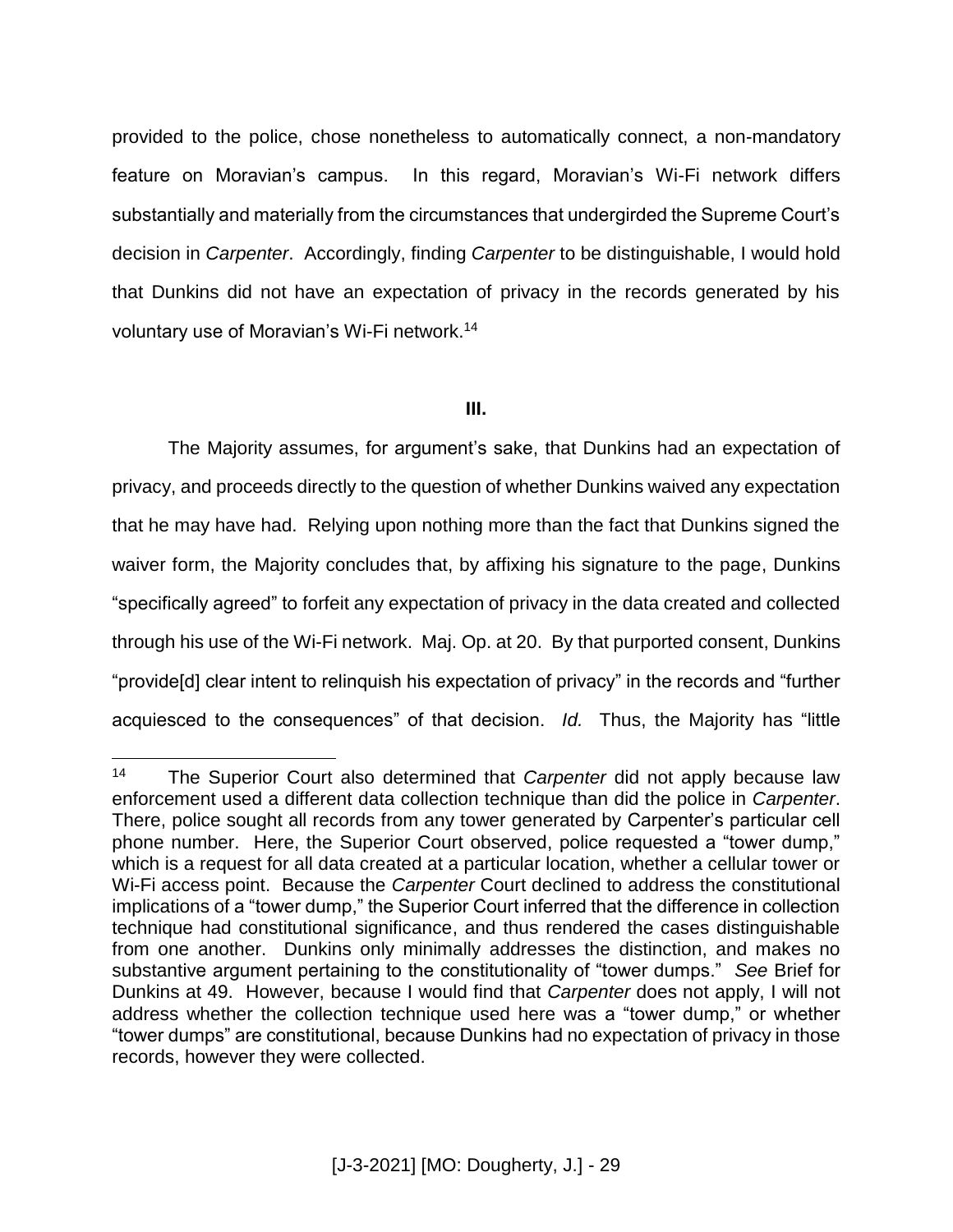difficulty" concluding that Dunkins abandoned whatever privacy rights he had in the Wi-Fi records. *Id.* In my view, examination of the validity of the waiver requires more than merely locating a signature in the handbook.

In addition to assuming the existence of an expectation of privacy, the Majority assumes another thing: the enforceability of the compulsory waiver in the Computing Resources Policy. In its brief waiver analysis, the Majority neither identifies nor analyzes any applicable case law, from this Court or from any other court, that would support its assumption that the compulsory waiver was legally binding, particularly when the result of that waiver results in evidence to be used in a criminal case. The Majority merely highlights Dunkins' assent to the specific language in the policy, and proceeds to conclude that he voluntarily gave up his rights. I would not assume that the compulsory waiver was legally valid before so readily concluding that Dunkins voluntarily waived his rights.

I have found no cases from this Court that specifically address the validity of the type of compulsory waiver policy used by Moravian in its Computing Resources Policy. However, there are two federal cases that are facially relevant to this case: *Medlock* and Adkinson. Although not binding on this Court,<sup>15</sup> they nonetheless are worthy of discussion.

In *Medlock*, Zachary Medlock, a sophomore at Indiana University, agreed, as a condition of living by choice in a university dormitory, to allow graduate-student inspectors to perform health and safety inspections of his dorm room. *Medlock*, 738 F.3d at 869. Inspectors searched Medlock's room and found a tube containing marijuana sitting on Medlock's desk. The inspectors reported the discovery to the campus police. Police officers reported to the dorm room and conducted a more thorough inspection, which

15

<sup>15</sup> *See Commonwealth v. Laird*, 726 A.2d 346, 359 n.12 (Pa. 1999).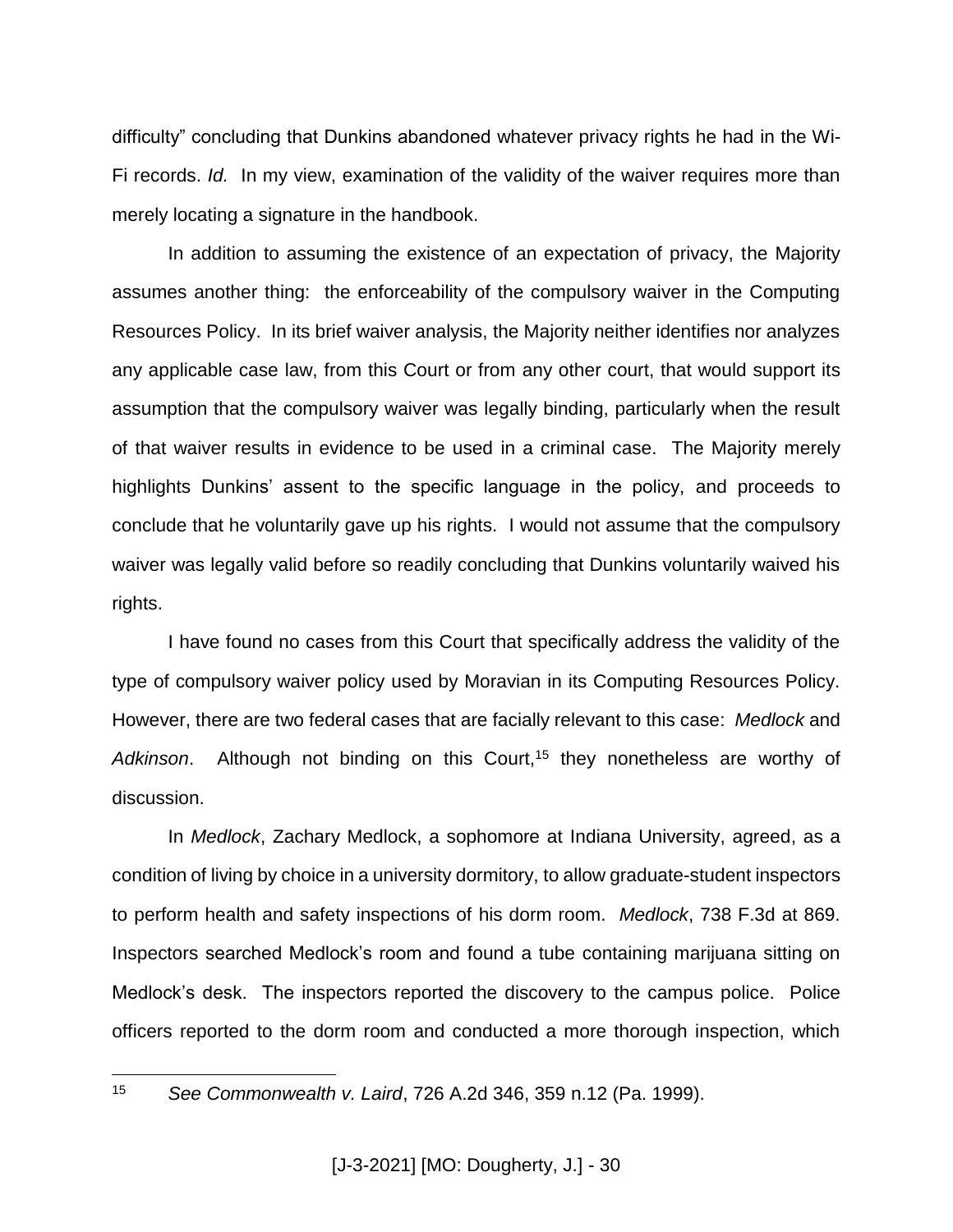revealed several other violations of the student code of conduct, including the presence of a six-foot tall marijuana plant in Medlock's closet. The officers then obtained a search warrant and found additional drug paraphernalia. *Id.* at 869-70.

Medlock was arrested and charged with drug offenses, which later were withdrawn for unknown reasons. However, the university suspended Medlock for one year. After the suspension and his reinstatement as a student, Medlock filed a civil rights action under 42 U.S.C. § 1983, arguing, among other things, that the search of his dormitory room was unconstitutional.

The United States Court of Appeals for the Seventh Circuit rejected the argument. First, the court noted that, because the criminal charges were withdrawn, the only proceedings at issue were disciplinary hearings, at which the Fourth Amendment's exclusionary rule has no applicability. *Medlock*, 738 F.3d at 871 (citations omitted). Second, the court held that, even if the Fourth Amendment applied, there was no violation because Medlock had consented in advance to the search of his room. The court explained that Medlock "could have lived off campus and thus have avoided being governed by the code. He chose to trade some privacy for a dorm room. His expulsion amounted to holding him to his contract." *Id.* at 872.

In *Adkinson*, Adkinson and three confederates robbed a T-Mobile store in Indiana and then a Verizon store in Kentucky. *Adkinson*, 916 F.3d at 608. The crew proceeded to rob nine more stores, including three more T-Mobile stores. *Id.*

T-Mobile investigated the robberies by performing "tower dumps," in an effort to identify the perpetrators. *Id.* The information obtained from the dumps informed T-Mobile that only one T-Mobile user was near the robberies at the relevant time. Adkinson was an authorized user on that account. T-Mobile, reviewing the time-stamped cell tower records, determined that Adkinson traveled from Chicago to the Indiana-Kentucky border,

[J-3-2021] [MO: Dougherty, J.] - 31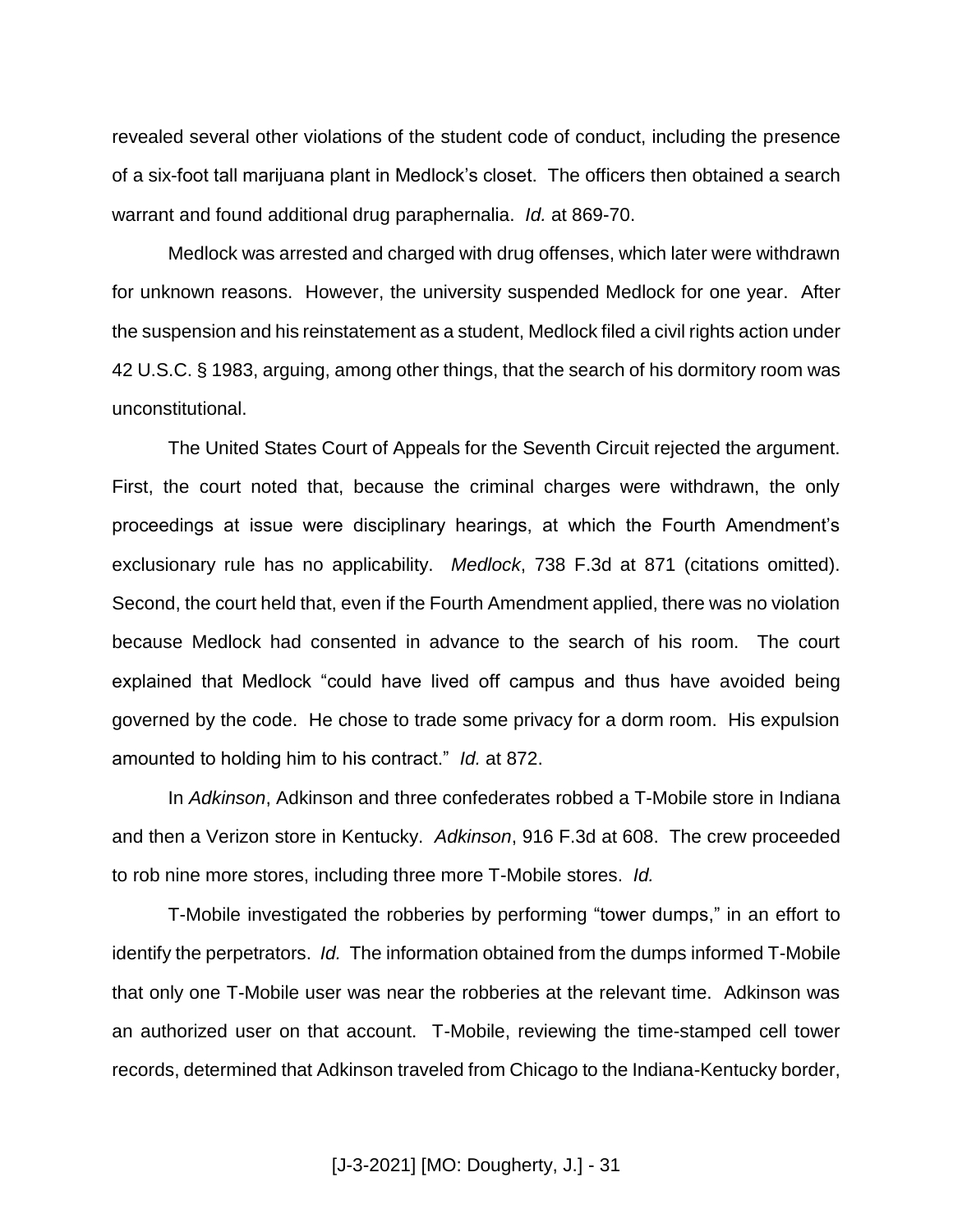approached the Verizon store the day it was robbed, and then returned to Chicago. T-Mobile turned this information over to the FBI.

T-Mobile's user agreement contains a provision that allows T-Mobile to disclose information pertaining to its users to "satisfy any applicable . . . legal process or governmental request" or to "protect the rights" or interests of others. The FBI used the information to get an order to access other cell phone records. *Id.* Adkinson was apprehended, charged, and convicted. On appeal to the Seventh Circuit, Adkinson asserted that his cell phone records were unconstitutionally obtained.

In a *per curiam* opinion, the appellate court first held that T-Mobile was not a state actor, meaning that Adkinson had no Fourth Amendment right against T-Mobile. T-Mobile acted in its own interests, and by accepting the information, the Government did not ratify T-Mobile's actions or otherwise convert them into state action. Second, the court held that, even if T-Mobile was a state actor, there still was no Fourth Amendment violation, because Adkinson consented to the tower dump and to the subsequent disclosure of the dumped records to the Government when he agreed to the conditions of the user agreement. *Id.* at 610-11.

*Medlock*, which was premised upon a waiver in a student handbook, and *Adkinson*, which involved a dump of cellular phone records, bear at least facial relevance to this case. These cases appear to support the contention that a third-party constitutionally can demand a waiver of privacy rights as a condition to the receipt of contracted services. However, there is reason to hesitate in applying these authorities here. For one thing, this pair of federal cases, one of which is a *per curiam* decision, do not bind this Court. Moreover, in *Medlock*, the seized incriminating evidence was admitted solely at an administrative disciplinary proceeding, not at a criminal trial. For that reason alone, at least one other court has distinguished *Medlock*. *See State v. Rodriguez*, 521 S.W.3d 1,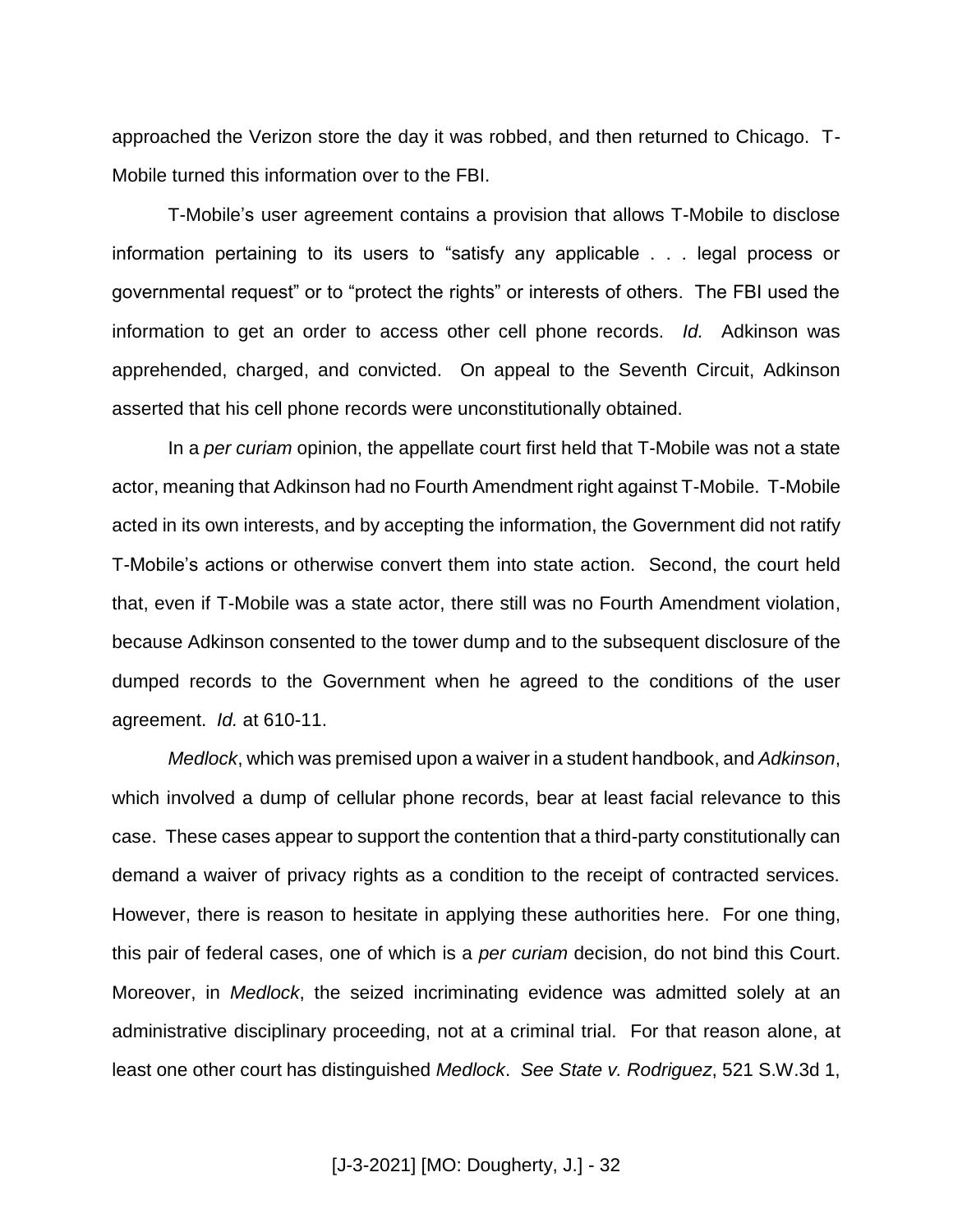17 (Tex. Crim. App. 2017). Finally, in neither *Medlock* nor *Adkinson* did the Seventh Circuit contemplate the validity of the purported waivers based upon their compulsory nature. The court in both cases assumed without analysis that the waivers were valid and then applied them in the Fourth Amendment context.

As neither *Medlock* nor *Adkinson* are binding or particularly instructive, and with no clear guidance from our own prior decisions, we are left to apply our traditional standards of review for assessing the validity of a waiver of constitutional rights. Typically, we evaluate such a waiver with circumspection:

While an accused may waive his constitutional right, such a waiver must be the "free and unconstrained choice of its maker", and also must be made knowingly and intelligently. To be a knowing and intelligent waiver[, a] defendant must be aware of both the right and of the risks of forfeiting that right.

Furthermore, the presumption must always be against the waiver of a constitutional right.

*Commonwealth v. Monica*, 597 A.2d 600, 603 (Pa. 1991) (citations and quotations omitted). In evaluating a waiver of constitutional rights, we must consider the totality of the circumstances. *See Commonwealth v. Scoggins*, 304 A.2d 102, 105 (Pa. 1973) (explaining that "we have always adhered to a totality of the circumstances rule where we consider all factors surrounding the waiver to determine whether it was knowing and intelligent."). In its own summary of the applicable law, the Majority cogently notes that abandonment of constitutional rights is a decision that must be made voluntarily. *See*  Maj. Op. at 9-10 (quoting *Commonwealth v. Shoatz*, 366 A.2d 1216, 1220 (Pa. 1976)). To this end, the Majority quotes *Shoatz*, in which this Court specifically explained that "all relevant circumstances existing" at the time of the waiver must be considered to determine whether the person "voluntarily discarded . . . or relinquished" his interest in seized property.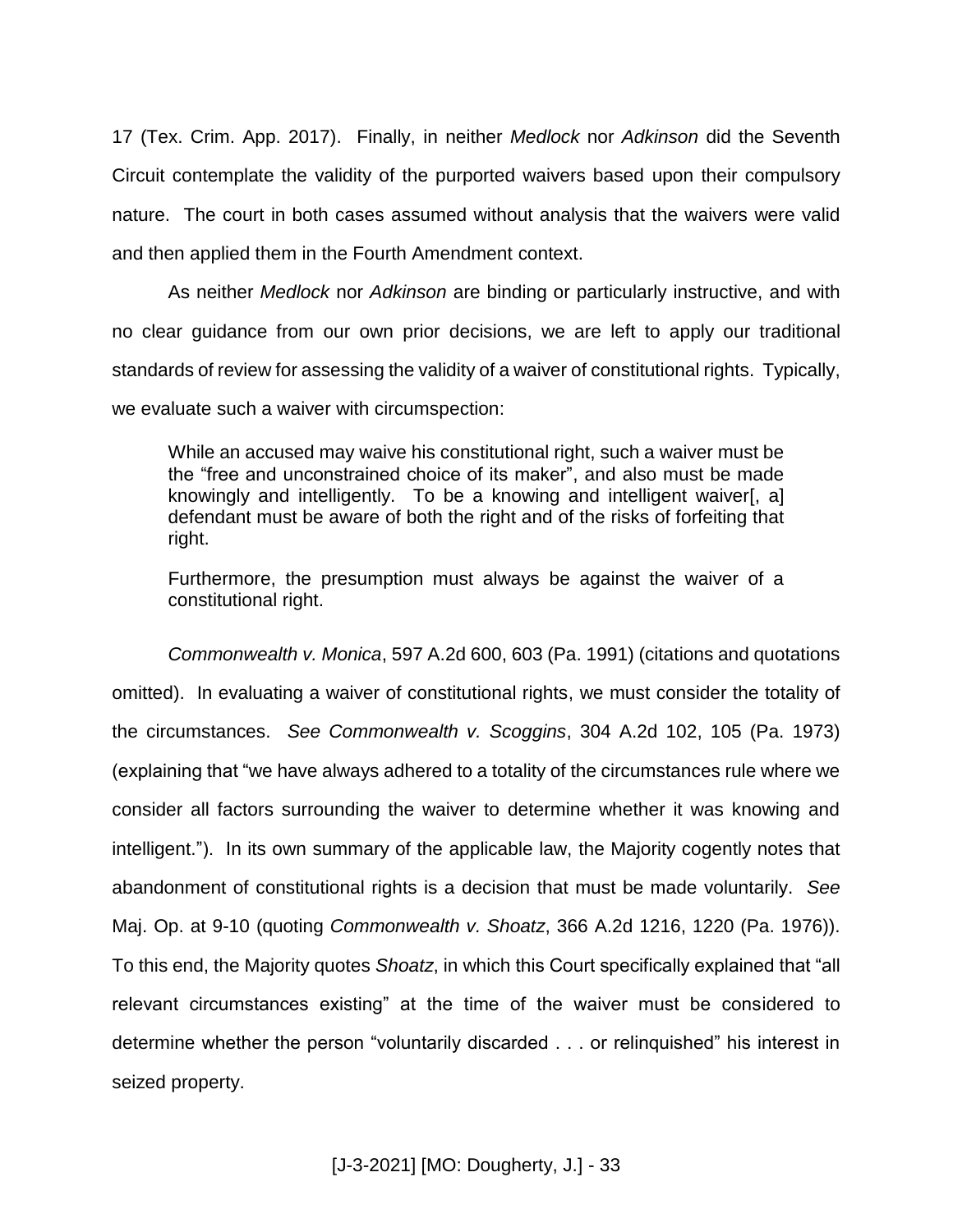Our precedents, including those relied upon by the Majority, require a contemplation of "all factors surrounding the waiver." *Scoggins*, 304 A.2d at 105. Despite this directive, the Majority contemplates just one fact: Dunkins' signature on the waiver page. The Majority's truncated analysis is akin, in a *Miranda* case, to finding that a confession was valid solely because the defendant signed the *Miranda* form, without any regard for the circumstances and coercive tactics that may have preceded the signature. A signature is but one factor in a totality analysis. It is not the only factor. There is more to consider.

Considering all circumstances in their totality, and, operating first under a presumption against waiver, as we must, the circumstances of this case do not suggest that Dunkins' waiver was knowing, intelligent, or voluntary. The waiver resembles a contract of adhesion more than it resembles a voluntary and intelligent agreement. *See Chepkevich v. Hidden Valley Resort, L.P.,* 2 A.3d 1174, 1190 (Pa. 2010) ("An adhesion contract is a 'standard-form contract prepared by one party, to be signed by the party in a weaker position, usu[ally] a consumer, who adheres to the contract with little choice about the terms.'" (quoting BLACK'S LAW DICTIONARY 342 (8th Ed. 2004)). After years of work building a resume worthy of college acceptance, and after being admitted to the school, a student is provided with a handbook that requires a signature before the student's college career can begin. It is a compulsory agreement. The student, having no ability to negotiate, is in the weakest imaginable position. The student has no choice but to sign the form if he or she wants to be a student at the school.

Under these circumstances, I do not find it as easy as the Majority does to deem waivers such as these to represent a willful and voluntary choice. In actuality, the college effectively strong-arms the students into signing the waiver. Dunkins had no choice but to sign, else he would have been turned away at the campus gate. The facial